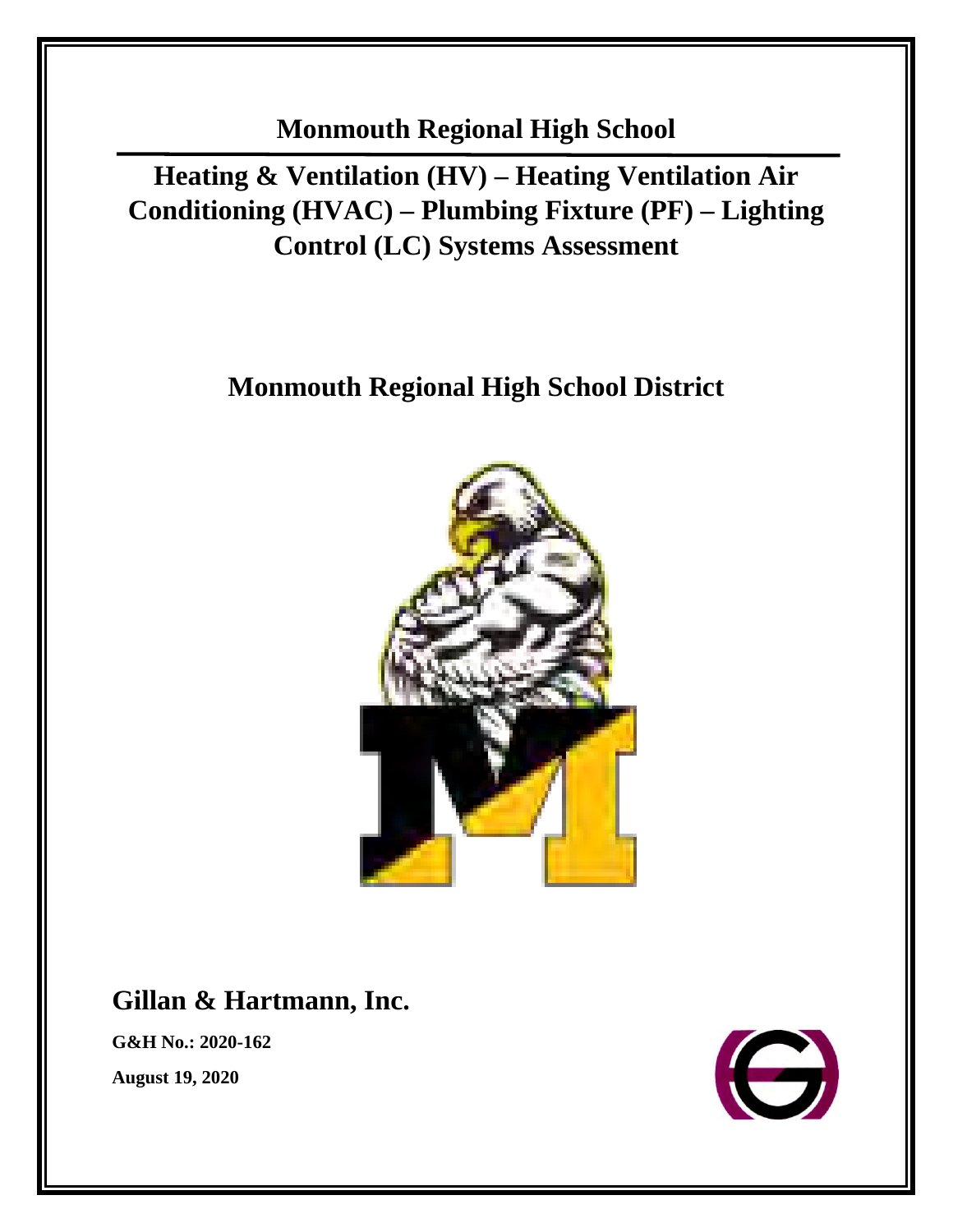

# **TABLE OF CONTENTS**

| 2.1            |  |
|----------------|--|
| $A_{-}$        |  |
|                |  |
|                |  |
|                |  |
|                |  |
| 3.1            |  |
| $A_{-}$        |  |
| $\mathbf{B}$ . |  |
|                |  |

# **APPENDICES**

APPENDIX A - HV/HVAC SYSTEM SUMMARY REVIEW

# APPENDIX B - BUILDING FLOOR PLANS

APPENDIX C - HV/HVAC SYSTEM OPERATIONS MAINTENANCE AND SERVICE (OM&S) CHECKLIST (SOURCE: ASHRAE GUIDELINES)



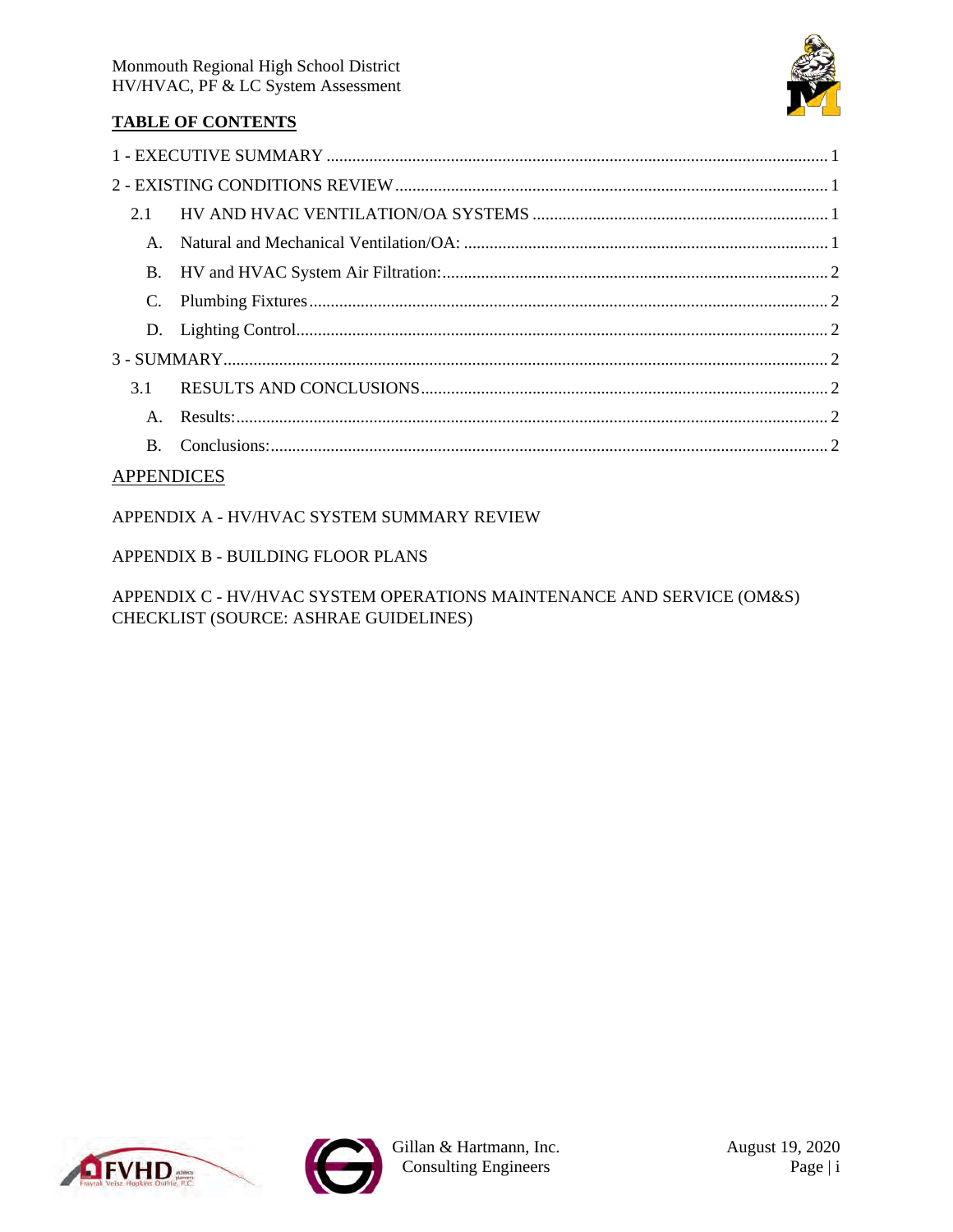

# **1 - EXECUTIVE SUMMARY**

The Monmouth Regional High School District engaged the services of Fraytak Vesiz Hopkins Duthie (FVHD) and Gillan & Hartmann, Inc. (G&H), Engineering Consultant to FVHD, to perform an Engineering Assessment of the Heating and Ventilation (HV) – Heating Ventilation Air Conditioning (HVAC), Plumbing Fixtures (PF) and Lighting Control (LC) Systems which serve the Monmouth Regional High School facilities with specific focus upon ventilation – outside air (OA) provisions, method air filtration provisions, and HV/HVAC system operation maintenance and service (OM&S).

The assessment effort consisted of a review of, the facilities as-built drawings and documentation, OM&S documentation, OM&S procedures, and visual non-destructive observation of the HV, HVAC, PF, and LC Systems.

The Monmouth Regional High School mechanical systems include Heating Ventilation (HV) and Heating Ventilation and Air Conditioning (HVAC) systems. The HV and HVAC systems range in age from the original construction of the facilities through the present day. HV systems operate to provide comfort within the range of 70-95 deg. F. with relative humidity (RH) dependent upon ambient air conditions. The HVAC systems operate to provide comfort within the range of 72-78 deg. F. and relative humidity range of 45% to 65% RH.

In accordance with the applicable building codes ventilation – outside air (OA) for the facility is provided by means of natural and mechanical ventilation. The HV and HVAC systems include the filtration of air.

The HV and HVAC systems employ an automatic temperature control system to maintain comfort.

The Monmouth Regional High School District operates a comprehensive, contemporary OM&S Program with scheduled HV and HVAC system service including replacement of air filters in accordance with industry and equipment manufacturer's standard procedures and recommendations.

### **2 - EXISTING CONDITIONS REVIEW**

### **2.1 HV AND HVAC VENTILATION/OA SYSTEMS**

A. Natural and Mechanical Ventilation/OA:

The applicable building code permits natural ventilation and/or mechanical ventilation/OA. Operable windows and doors are considered natural ventilation/OA. Electric powered fan assisted ventilation air systems are considered mechanical ventilation.

Mechanical ventilation/OA is achieved through the use of OA inlets into the building with OA delivery through electrical powered fan assisted duct distribution system. The quantity of OA delivered throughout the facilities is determined by the applicable building code.



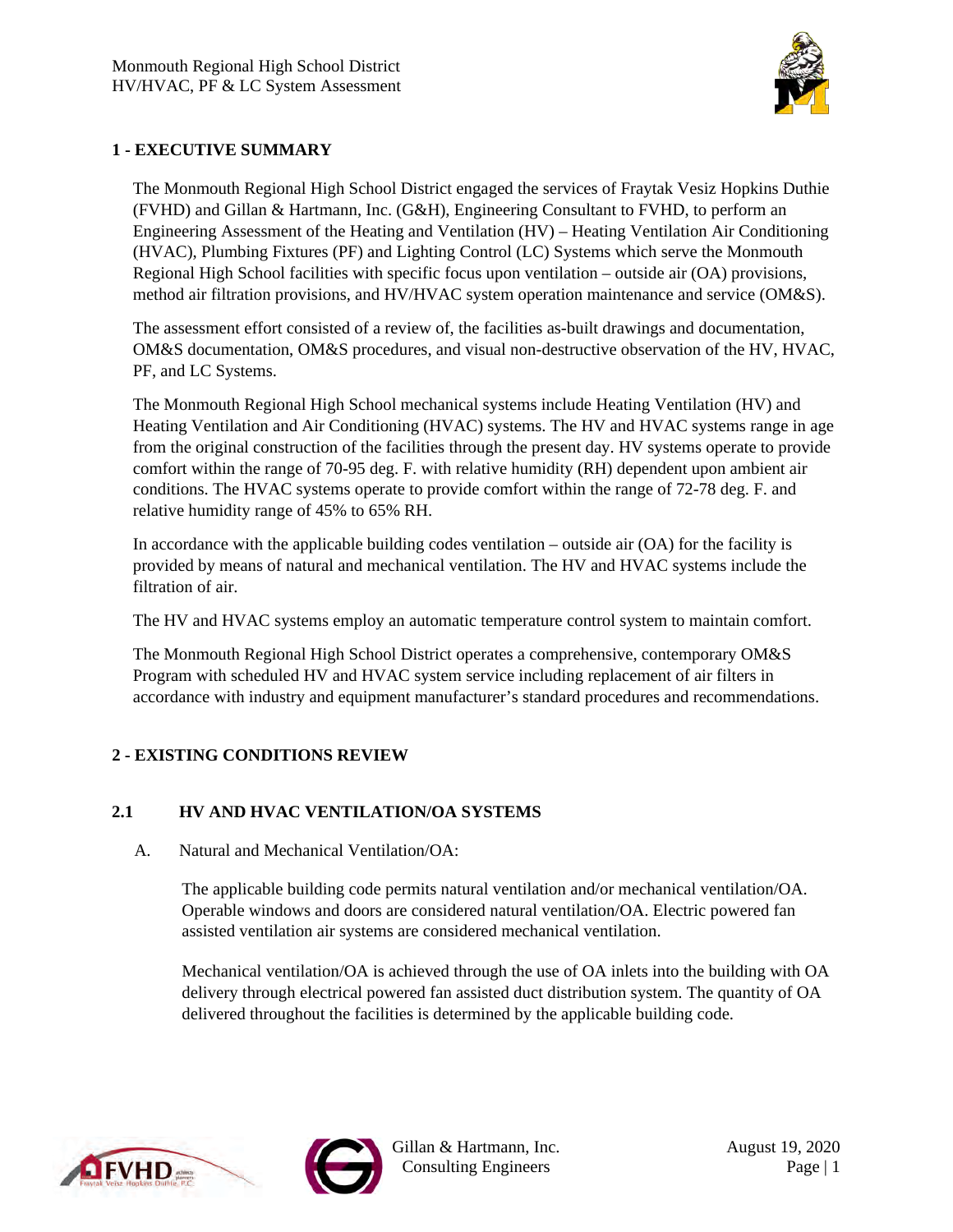

B. HV and HVAC System Air Filtration:

Air filtration efficiency is measured in terms of arrestance of particle size. The efficiency rating utilizes a minimum arrestance efficiency reporting value (MERV).

The air filtration efficiencies maintained at the Monmouth Regional High School facilities vary according to age, and HV and HVAC system design concept.

The assessment effort included a review of the facilities air filtration efficiency with the intent to increase the air filtration efficiency if possible.

C. Plumbing Fixtures

Plumbing Fixtures through the facilities are predominately manual non-hands-free manually controlled fixtures.

D. Lighting Control

Lighting control systems are predominately manually controlled.

### **3 - SUMMARY**

#### **3.1 RESULTS AND CONCLUSIONS**

A. Results:

The results of the assessment are summarized in tabular spreadsheet format. The spreadsheet includes room name, room number, designation of the method of ventilation/outside air (OA), air filtration efficiency for each space contained in each facility. Refer to Appendix A.

Floor plans of the Monmouth Regional High School facility has been prepared. The floor plan include room number, and room name designation. Refer to Appendix B.

For guidance an HV and HVAC system OM&S Maintenance Checklist has been prepared. Refer to Appendix C.

B. Conclusions:

Ventilation/Outside Air (OA): With the exception of several storage and electrical rooms, OA is provided to all the occupied spaces within the Monmouth Regional High School facilities.

Air filtration efficiency (MERV): The capability of increasing the air filtration efficiency of air for Monmouth Regional High School facilities has been investigated. The HV and HVAC system which serve the facilities are designed to operate within the filter efficiency indicated in Appendix A. Increasing the air filtration efficiency is not recommended. The additional pressure drop created by the higher efficiency filtration will potentially cause the following:

- 1. Restriction and reduction of code required outside air.
- 2. Failure and damage to electrical systems including stress and overheating of electrical motors, electrical conductors, electrical circuits and circuit breakers.





Gillan & Hartmann, Inc. August 19, 2020 Consulting Engineers Page | 2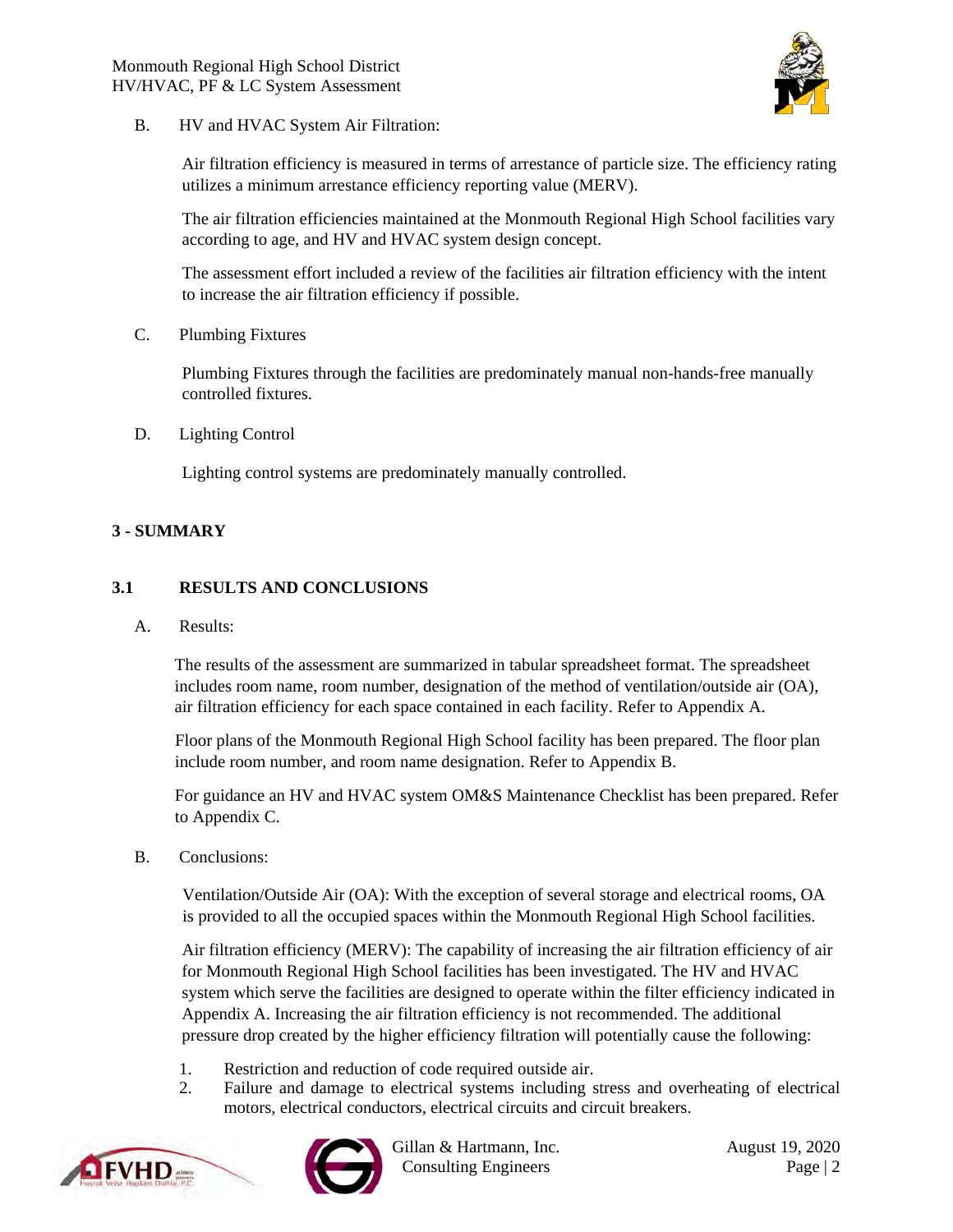

- 3. Failure, damage and stress to refrigerant circuit components including compressors, condensers, evaporators, controls, capacitors, etc.
- 4. Potentially render HV and HVAC system maintenance and repair warranties void.

We suggest the District continue to maintain current air filtration efficiency in accordance with the District's OM&S Program.





Gillan & Hartmann, Inc. August 19, 2020 Consulting Engineers Page | 3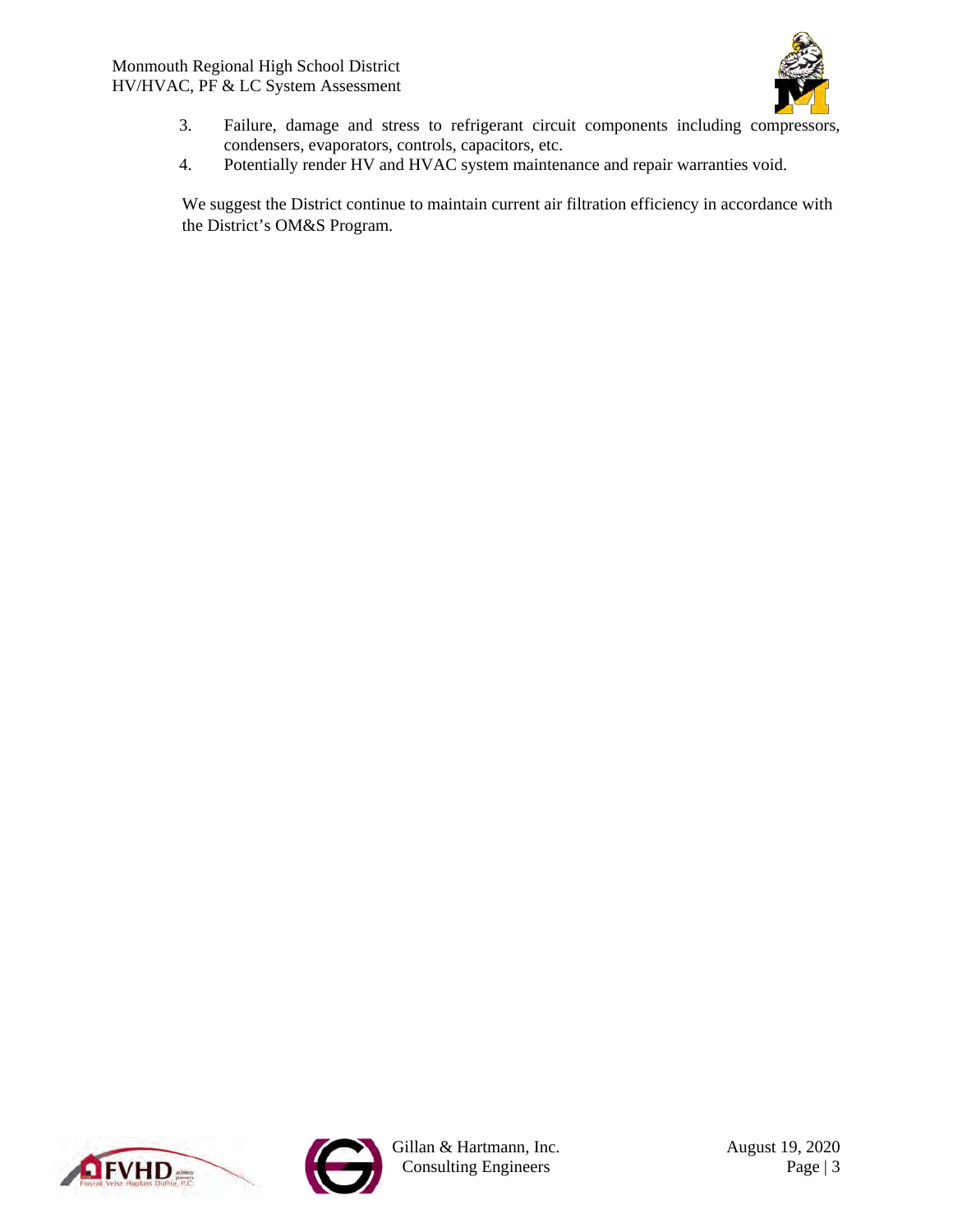

# <span id="page-5-0"></span>**APPENDIX A - HV/HVAC, PF AND LC SYSTEM SUMMARY REVIEW**

• Monmouth Regional High School Summary





Gillan & Hartmann, Inc. August 19, 2020 Consulting Engineers **Appendix A**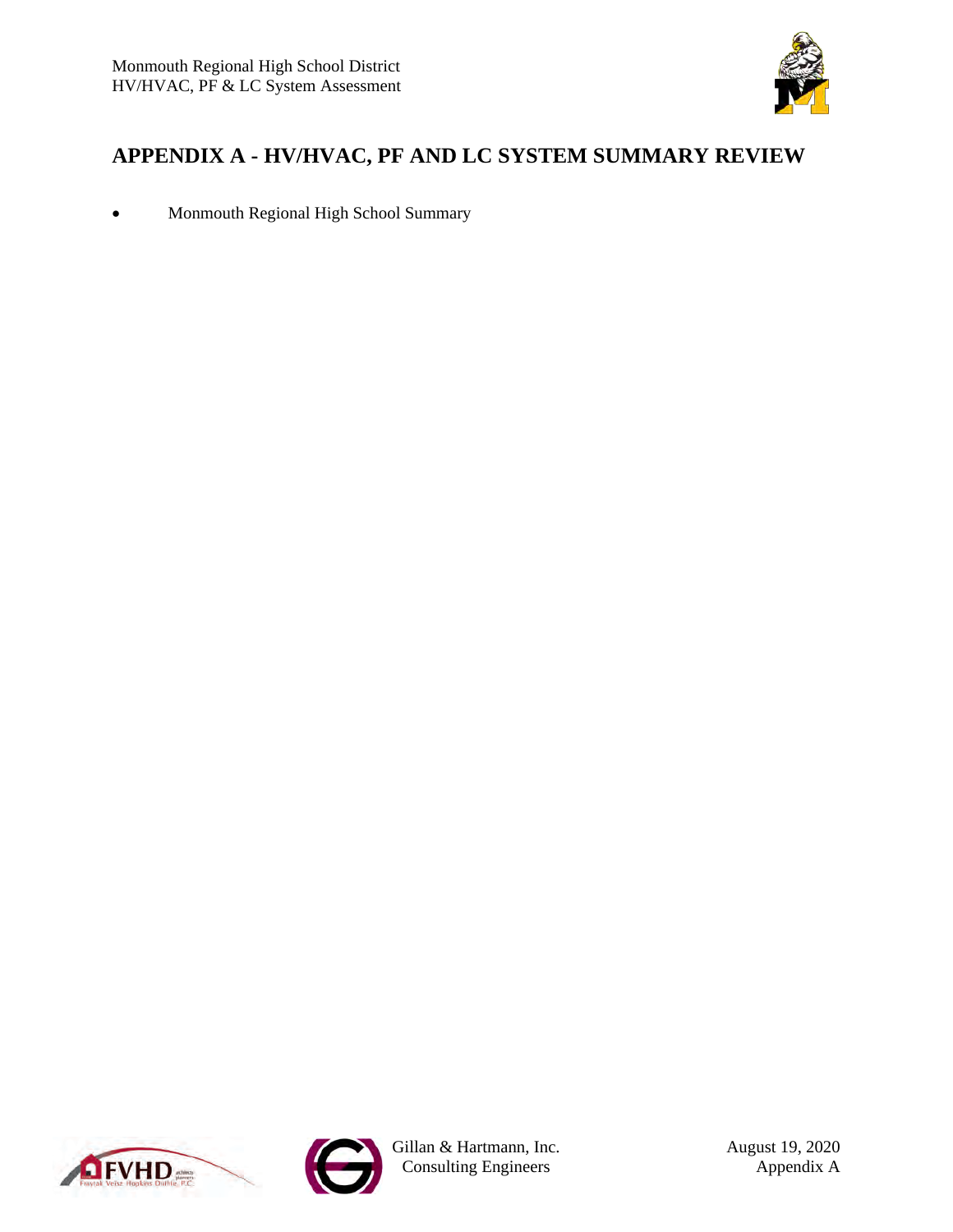|                    |                                        |                                                        | <b>HV/HVAC</b>                          |                                                                                      |                                                                  |                                    | Plumbing                                 |                            | <b>Electrical - Lighting Control</b>                       |                                          |                                                                            |
|--------------------|----------------------------------------|--------------------------------------------------------|-----------------------------------------|--------------------------------------------------------------------------------------|------------------------------------------------------------------|------------------------------------|------------------------------------------|----------------------------|------------------------------------------------------------|------------------------------------------|----------------------------------------------------------------------------|
| <b>Room Number</b> | <b>Room Name</b>                       | <b>Space Utilizes</b><br><b>Natural</b><br>Ventilation | <b>Mechanical</b><br><b>Ventilation</b> | Space Utilizes   Designed Filter MERV Rating<br>(for mechanical ventilation<br>only) | <b>Hands-free</b><br>water closet<br>flushometers   flushometers | <b>Hands-free</b><br>urinal        | <b>Hands-free</b><br>lavatory<br>faucets | Hands-free<br>sink faucets | <b>Hands-free</b><br>water cooler/<br>drinking<br>fountain | <b>Manual Control</b><br>(switches only) | <b>Automatic Control</b><br>with Manual<br><b>Switches for</b><br>Override |
| 100                | Corridor                               | $-$                                                    | X                                       | MERV <sub>8</sub>                                                                    | $\sim$                                                           | $\blacksquare$                     | $\sim$                                   | $\sim$                     | $\overline{\phantom{a}}$                                   | X                                        | $\overline{\phantom{a}}$                                                   |
| <b>B101</b>        | Alt. Education                         | $\overline{\phantom{a}}$                               | $\overline{X}$                          | MERV <sub>8</sub>                                                                    | $\sim$                                                           | $\sim$                             | $\blacksquare$                           | $\sim$                     | $\sim$                                                     | $\overline{X}$                           | $\overline{\phantom{a}}$                                                   |
| 101B               | Storage                                | $\overline{\phantom{0}}$                               | X                                       | MERV <sub>8</sub>                                                                    | $\overline{\phantom{a}}$                                         | $\overline{\phantom{a}}$           | $\blacksquare$                           | $\blacksquare$             | $\sim$                                                     | X                                        | $\overline{\phantom{a}}$                                                   |
| 101C               | Storage                                | $\overline{\phantom{a}}$                               | X                                       | MERV <sub>8</sub>                                                                    | $\sim$                                                           | $\overline{\phantom{a}}$           | $\blacksquare$                           | $\overline{\phantom{a}}$   | $\overline{\phantom{a}}$                                   | X                                        | $\qquad \qquad -$                                                          |
| 101D               | Storage                                | $\overline{\phantom{a}}$                               | $\times$                                | MERV <sub>8</sub>                                                                    | $\overline{\phantom{a}}$                                         | $\sim$                             | $\blacksquare$                           | $\overline{\phantom{a}}$   | $\sim$                                                     | X                                        | $\qquad \qquad -$                                                          |
| 101E               | Office                                 | $\overline{\phantom{a}}$                               | X                                       | MERV <sub>8</sub>                                                                    | $\overline{\phantom{a}}$                                         | $\sim$                             | $\sim$                                   | $\sim$                     | $\sim$                                                     | $\overline{X}$                           | $\overline{\phantom{a}}$                                                   |
| B102               | Special Ed.                            | $\overline{\phantom{m}}$                               | $\boldsymbol{\mathsf{X}}$               | MERV 8                                                                               | $\overline{\phantom{a}}$                                         | $\overline{\phantom{a}}$           | $\blacksquare$                           | $\sim$                     | $\sim$                                                     | $\mathsf{X}$                             | $\overline{\phantom{0}}$                                                   |
| B <sub>103</sub>   | Art Room                               | $\overline{\phantom{m}}$                               | $\boldsymbol{\mathsf{X}}$               | MERV <sub>8</sub>                                                                    | $\overline{\phantom{a}}$                                         | $\sim$                             | $\sim$                                   | $\sim$                     | $\sim$                                                     | $\overline{X}$                           | $\overline{\phantom{a}}$                                                   |
| <b>B104</b>        | Special Ed.                            | $\overline{\phantom{m}}$                               | X                                       | MERV <sub>8</sub>                                                                    | $\sim$                                                           | $\sim$                             | $\blacksquare$                           | $\sim$                     | $\sim$                                                     | $\mathsf{X}$                             | $-$                                                                        |
| B105               | <b>Interactive Television</b>          | $\overline{\phantom{m}}$                               | X                                       | MERV <sub>8</sub>                                                                    | $\sim$                                                           | $\overline{\phantom{a}}$           | $\blacksquare$                           | $\blacksquare$             | $\sim$                                                     | X                                        | $\overline{\phantom{m}}$                                                   |
| <b>B105A</b>       | Storage                                | $\overline{\phantom{a}}$                               | X                                       | MERV <sub>8</sub>                                                                    | $\overline{\phantom{a}}$                                         | $\overline{\phantom{a}}$           | $\blacksquare$                           | $\blacksquare$             | $\sim$                                                     | X                                        | $\qquad \qquad -$                                                          |
| B106               | Special Ed.                            | $\overline{\phantom{a}}$                               | $\boldsymbol{\mathsf{X}}$               | MERV <sub>8</sub>                                                                    | $\overline{\phantom{a}}$                                         | $\overline{\phantom{a}}$           | $\overline{\phantom{a}}$                 | $\overline{\phantom{a}}$   | $\sim$                                                     | X                                        | $\overline{\phantom{a}}$                                                   |
| <b>B107</b>        | <b>Graphic Communication</b>           | $\overline{\phantom{a}}$                               | X                                       | MERV 8                                                                               | $\overline{\phantom{a}}$                                         | $\overline{\phantom{a}}$           |                                          | $\overline{\phantom{a}}$   | $\blacksquare$                                             | $\overline{X}$                           | $\overline{\phantom{a}}$                                                   |
| <b>B107A</b>       | Dark Room                              | $\overline{\phantom{a}}$                               | X                                       | MERV 8                                                                               | $\blacksquare$                                                   | $\sim$                             | $\sim$                                   | $\sim$                     | $\sim$                                                     | $\overline{X}$                           | $\overline{\phantom{m}}$                                                   |
| 107B               | Storage                                | $\overline{\phantom{a}}$                               | X                                       | MERV 8                                                                               | $\overline{\phantom{a}}$                                         | $\sim$                             | $\sim$                                   | $\sim$                     |                                                            | $\pmb{\times}$                           | $\overline{\phantom{m}}$                                                   |
| B108               | Special Ed.                            | $\overline{\phantom{0}}$                               | $\boldsymbol{\mathsf{X}}$               | MERV <sub>8</sub>                                                                    | $\sim$                                                           | $\overline{\phantom{a}}$           | $\sim$                                   | $\sim$                     | $\sim$                                                     | $\overline{X}$                           | $\overline{\phantom{m}}$                                                   |
| B109               | Photography                            | $\overline{\phantom{0}}$                               | $\overline{\mathsf{x}}$                 | MERV <sub>8</sub>                                                                    | $\overline{\phantom{a}}$                                         | $\sim$                             | $\blacksquare$                           | $\blacksquare$             | $\blacksquare$                                             | $\overline{X}$                           | $\overline{\phantom{a}}$                                                   |
| 109A               | Enlarger                               | $\overline{\phantom{0}}$                               | $\mathsf X$                             | MERV <sub>8</sub>                                                                    | $\overline{\phantom{a}}$                                         | $\overline{\phantom{a}}$           | $\overline{\phantom{a}}$                 | $\blacksquare$             | $\overline{\phantom{a}}$                                   | $\overline{X}$                           | $\qquad \qquad -$                                                          |
| 109B               | Storage                                | $\overline{\phantom{0}}$                               | $\mathsf X$                             | MERV <sub>8</sub>                                                                    | $\overline{\phantom{a}}$                                         | $\blacksquare$                     | $\blacksquare$                           | $\sim$                     | $\overline{\phantom{a}}$                                   | $\overline{X}$                           | $\overline{\phantom{a}}$                                                   |
| 109C               | Vestibule                              | $\overline{\phantom{a}}$                               | $\boldsymbol{\mathsf{X}}$               | MERV <sub>8</sub>                                                                    | $\overline{\phantom{a}}$                                         | $\blacksquare$                     | $\blacksquare$                           | $\overline{\phantom{a}}$   | $\sim$                                                     | X                                        | $\overline{\phantom{a}}$                                                   |
| 109D               | Storage                                | $\overline{\phantom{a}}$                               | $\boldsymbol{\mathsf{X}}$               | MERV <sub>8</sub>                                                                    | $\blacksquare$                                                   | $\overline{\phantom{a}}$           | $\blacksquare$                           | $\overline{\phantom{a}}$   | $\overline{\phantom{a}}$                                   | X                                        | $\qquad \qquad -$                                                          |
| 109E               | Enlarger                               | $\overline{\phantom{a}}$                               | X                                       | MERV <sub>8</sub>                                                                    | $\overline{\phantom{a}}$                                         | $\sim$                             | $\blacksquare$                           | $\sim$                     | ۰                                                          | $\overline{X}$                           | $\overline{\phantom{m}}$                                                   |
| <b>B110</b>        | Storage                                | $\overline{\phantom{a}}$                               | X                                       | MERV <sub>8</sub>                                                                    | $\overline{\phantom{a}}$                                         | $\sim$                             | $\sim$                                   | $\sim$                     | $\sim$                                                     | X.                                       | $-$                                                                        |
| 111                | Lecture                                | $\qquad \qquad -$                                      | $\boldsymbol{\mathsf{X}}$               | MERV <sub>8</sub>                                                                    | $\sim$                                                           | $\overline{\phantom{a}}$           | $\overline{\phantom{a}}$                 | $\sim$                     |                                                            | X                                        | $\qquad \qquad -$                                                          |
| <b>B112</b>        | Conference                             | $\overline{\phantom{a}}$                               | $\boldsymbol{\mathsf{X}}$               | MERV <sub>8</sub>                                                                    | $\sim$                                                           | $\sim$                             | $\blacksquare$                           | $\sim$                     | $\sim$                                                     | $\overline{X}$                           | $-$                                                                        |
| 113                | <b>Girls Toilet</b>                    | $\overline{\phantom{a}}$                               | X                                       | MERV <sub>8</sub>                                                                    | $\overline{\phantom{a}}$                                         | $\sim$                             | $\sim$                                   | $\sim$                     | $\overline{\phantom{a}}$                                   | X                                        | $\overline{\phantom{m}}$                                                   |
| 113A               | Vestibule                              | $\overline{\phantom{a}}$                               | X                                       | MERV <sub>8</sub>                                                                    | $\sim$                                                           | $\overline{\phantom{a}}$           | $\blacksquare$                           | $\sim$                     | $\sim$                                                     | X                                        | $\qquad \qquad -$                                                          |
| <b>B114</b>        | Reception<br><b>Director Office</b>    | $\overline{\phantom{m}}$                               | X                                       | MERV <sub>8</sub>                                                                    | $\overline{\phantom{a}}$                                         | $\overline{\phantom{a}}$           | $\overline{\phantom{a}}$                 | $\overline{\phantom{a}}$   | $\overline{\phantom{a}}$                                   | X                                        | $\overline{\phantom{0}}$                                                   |
| 114A               |                                        | $\overline{\phantom{0}}$                               | X                                       | MERV <sub>8</sub>                                                                    | $\overline{\phantom{a}}$                                         | $\overline{\phantom{a}}$           | $\blacksquare$                           | $\sim$                     | $\sim$                                                     | X                                        | $\overline{\phantom{a}}$                                                   |
| 114B<br>114C       | <b>CST Office</b>                      | $\overline{\phantom{0}}$                               | X                                       | MERV 8                                                                               | $\blacksquare$                                                   | $\sim$                             | $\blacksquare$                           | $\sim$                     | $\blacksquare$                                             | X                                        | $\overline{\phantom{a}}$                                                   |
| 114D               | <b>CST Office</b><br><b>CST Office</b> | $\overline{\phantom{a}}$<br>$\sim$                     | X<br>$\overline{X}$                     | MERV 8<br>MERV 8                                                                     | $\sim$<br>$\blacksquare$                                         | $\overline{\phantom{a}}$<br>$\sim$ |                                          | $\sim$<br>$\sim$           | $\blacksquare$                                             | X<br>$\overline{X}$                      | $\sim$                                                                     |
| 114E               | <b>CST Office</b>                      | $\overline{\phantom{a}}$                               | $\mathsf X$                             | MERV 8                                                                               | $\blacksquare$                                                   | $\sim$                             | $\sim$<br>$\sim$                         |                            | $\sim$<br>$\sim$                                           | $\mathsf X$                              |                                                                            |
| 114F               | <b>CST Office</b>                      | $\overline{\phantom{0}}$                               | $\mathsf X$                             | MERV 8                                                                               | $\overline{\phantom{a}}$                                         | $\sim$                             | $\blacksquare$                           | $\sim$<br>$\sim$           | $\sim$                                                     | $\mathsf X$                              | $\sim$<br>$\overline{\phantom{0}}$                                         |
| 114G               | <b>CST Office</b>                      | $\overline{\phantom{a}}$                               | $\mathsf{X}$                            | MERV 8                                                                               | $\blacksquare$                                                   | $\blacksquare$                     | $\overline{\phantom{a}}$                 | $\sim$                     | $\sim$                                                     | X                                        | $\sim$                                                                     |
| 114H               | <b>CST Office</b>                      | $\overline{\phantom{a}}$                               | $\overline{X}$                          | MERV 8                                                                               | $\overline{\phantom{a}}$                                         | $\blacksquare$                     | $\sim$                                   | $\sim$                     | $\sim$                                                     | $\overline{X}$                           | $\sim$                                                                     |
| 114J               | $\overline{C}$ opy                     | $\overline{\phantom{a}}$                               | $\mathsf X$                             | MERV 8                                                                               | $\overline{\phantom{a}}$                                         | $\blacksquare$                     | $\sim$                                   | $\sim$                     | $\sim$                                                     | $\mathsf X$                              | $\overline{\phantom{0}}$                                                   |
| 114K               | Storage                                | $\overline{\phantom{a}}$                               | $\boldsymbol{\mathsf{X}}$               | MERV 8                                                                               | $\blacksquare$                                                   | $\sim$                             | $\blacksquare$                           | $\sim$                     | $\blacksquare$                                             | $\mathsf X$                              | $\sim$                                                                     |
| 115                | Janitor Closet                         | $\overline{\phantom{a}}$                               | $\boldsymbol{\mathsf{X}}$               | MERV 8                                                                               | $\blacksquare$                                                   | $\blacksquare$                     | $\blacksquare$                           | $\sim$                     | ۰.                                                         | $\mathsf X$                              | $-$                                                                        |
| 116                | Vestibule                              | $\qquad \qquad -$                                      | $\boldsymbol{\mathsf{X}}$               | MERV 8                                                                               | $\blacksquare$                                                   | $\blacksquare$                     | $\sim$                                   | $\sim$                     | $\sim$                                                     | $\overline{X}$                           | $ \,$                                                                      |
| 116A               | Tech. Super.                           | $\overline{\phantom{a}}$                               | $\boldsymbol{X}$                        | MERV 8                                                                               | $\blacksquare$                                                   | $\sim$                             | $\sim$                                   | $\sim$                     | $\sim$                                                     | $\overline{X}$                           | $\overline{\phantom{0}}$                                                   |
| 116B               | Special Ed. Office                     | $\overline{\phantom{a}}$                               | X                                       | MERV 8                                                                               | $\overline{\phantom{a}}$                                         | $\sim$                             | $\sim$                                   | $\sim$                     | $\sim$                                                     | $\mathsf X$                              | $-$                                                                        |
| 117                | <b>Boys Toilet</b>                     | $\overline{\phantom{a}}$                               | X                                       | MERV 8                                                                               | $\overline{\phantom{a}}$                                         | $\sim$                             | $\sim$                                   | $\sim$                     | $\sim$                                                     | X                                        | $ \,$                                                                      |
| 117A               | Vestibule                              | $\overline{\phantom{a}}$                               | X                                       | MERV <sub>8</sub>                                                                    | $\overline{\phantom{a}}$                                         | $\sim$                             | $\sim$                                   | $\sim$                     | $\sim$                                                     | $\overline{X}$                           | $\overline{\phantom{0}}$                                                   |
| 118                | <b>Electrical Room</b>                 | $\overline{\phantom{a}}$                               | X                                       | MERV <sub>8</sub>                                                                    | $\sim$                                                           | $\sim$                             | $\sim$                                   | $\sim$                     | $\sim$                                                     | X                                        | $\overline{\phantom{0}}$                                                   |
| 200                | Corridor                               | $\overline{\phantom{a}}$                               | X                                       | MERV <sub>8</sub>                                                                    | $\overline{\phantom{a}}$                                         | $\sim$                             | $\blacksquare$                           | $\sim$                     | $\sim$                                                     | X                                        | $\overline{\phantom{0}}$                                                   |
| E201               | Classroom                              | $\overline{\phantom{a}}$                               | $\boldsymbol{\mathsf{X}}$               | MERV 8                                                                               | $\overline{\phantom{a}}$                                         | $\sim$                             | $\sim$                                   | $\sim$                     | $\sim$                                                     | $\overline{X}$                           | $-$                                                                        |
| E202               | Office                                 | $\overline{\phantom{m}}$                               | $\overline{\mathsf{x}}$                 | MERV <sub>5</sub>                                                                    | $\overline{\phantom{a}}$                                         | $\sim$                             | $\sim$                                   | $\sim$                     | н.                                                         | $\overline{X}$                           | $\overline{\phantom{0}}$                                                   |
| E203               | Classroom                              | $\overline{\phantom{m}}$                               | X                                       | MERV 8                                                                               | $\overline{\phantom{a}}$                                         | $\overline{\phantom{a}}$           | $\blacksquare$                           | $\sim$                     | $\blacksquare$                                             | X                                        | $\overline{\phantom{m}}$                                                   |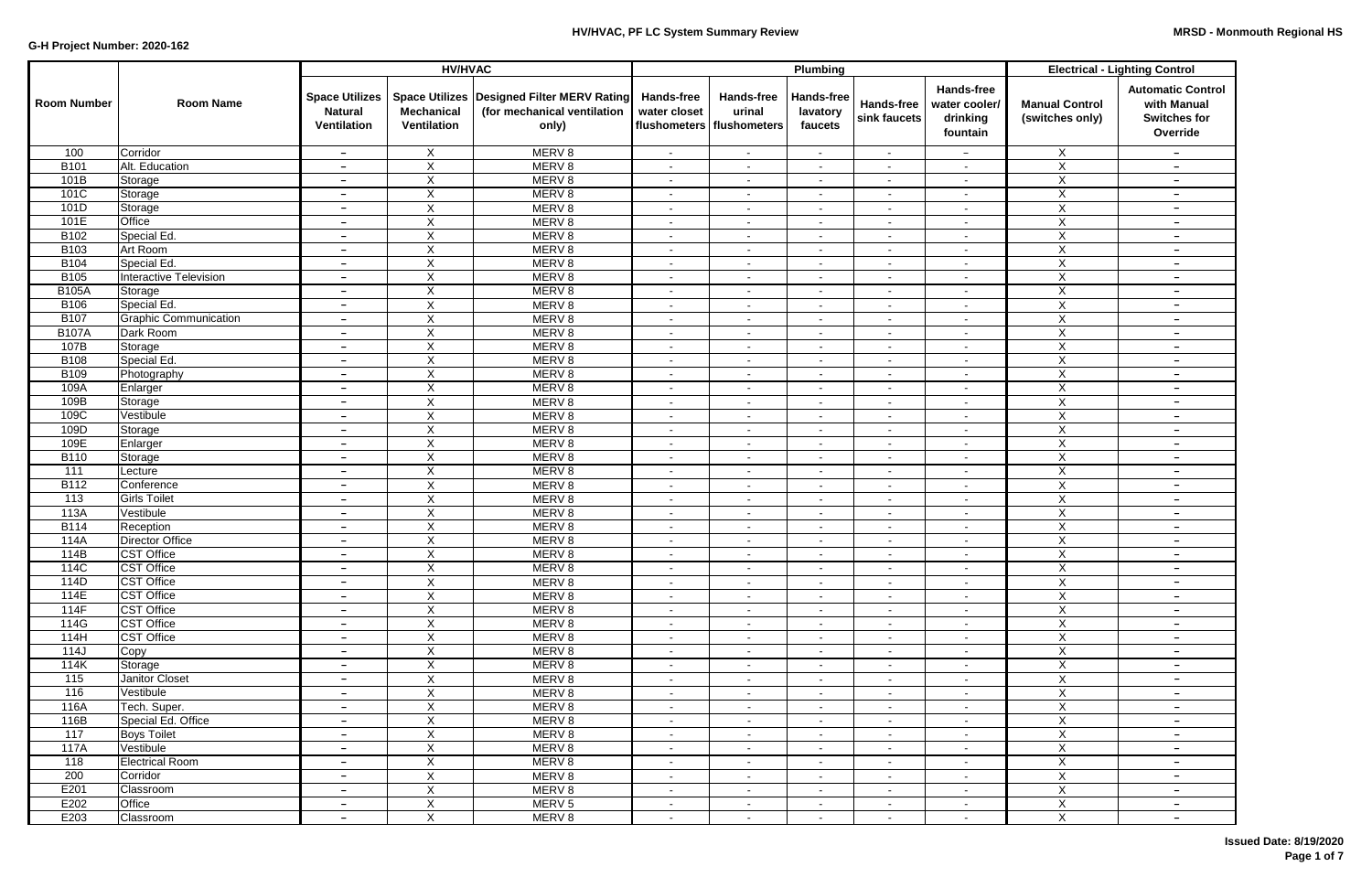|                    |                                   |                                                        | <b>HV/HVAC</b>                   |                                                                                      | Plumbing                                                         |                                    |                                   |                                   |                                                            | <b>Electrical - Lighting Control</b>     |                                                                            |  |
|--------------------|-----------------------------------|--------------------------------------------------------|----------------------------------|--------------------------------------------------------------------------------------|------------------------------------------------------------------|------------------------------------|-----------------------------------|-----------------------------------|------------------------------------------------------------|------------------------------------------|----------------------------------------------------------------------------|--|
| <b>Room Number</b> | <b>Room Name</b>                  | <b>Space Utilizes</b><br><b>Natural</b><br>Ventilation | <b>Mechanical</b><br>Ventilation | Space Utilizes   Designed Filter MERV Rating<br>(for mechanical ventilation<br>only) | <b>Hands-free</b><br>water closet<br>flushometers   flushometers | <b>Hands-free</b><br>urinal        | Hands-free<br>lavatory<br>faucets | <b>Hands-free</b><br>sink faucets | <b>Hands-free</b><br>water cooler/<br>drinking<br>fountain | <b>Manual Control</b><br>(switches only) | <b>Automatic Control</b><br>with Manual<br><b>Switches for</b><br>Override |  |
| E204               | Classroom                         | $\overline{\phantom{m}}$                               | X                                | MERV <sub>8</sub>                                                                    | $\sim$                                                           | $\sim$                             | $\blacksquare$                    | $\sim$                            | $\sim$                                                     | X                                        | $-$                                                                        |  |
| E205               | Classroom                         | $\overline{\phantom{a}}$                               | X                                | MERV <sub>8</sub>                                                                    | $\blacksquare$                                                   | $\sim$                             | $\blacksquare$                    | $\sim$                            | $\sim$                                                     | $\overline{X}$                           | $-$                                                                        |  |
| E205A              | Conference                        | $\overline{\phantom{0}}$                               | X                                | MERV <sub>8</sub>                                                                    | $\overline{\phantom{a}}$                                         | $\overline{\phantom{a}}$           | $\sim$                            | $\sim$                            | $\sim$                                                     | $\overline{X}$                           | $-$                                                                        |  |
| E206               | Classroom                         | $\overline{\phantom{0}}$                               | $\mathsf X$                      | MERV <sub>8</sub>                                                                    | $\overline{\phantom{a}}$                                         | $\overline{\phantom{a}}$           | $\blacksquare$                    | $\overline{\phantom{a}}$          | $\sim$                                                     | X                                        | $\overline{\phantom{a}}$                                                   |  |
| E207               | Classroom                         | $\overline{\phantom{a}}$                               | $\mathsf X$                      | MERV <sub>8</sub>                                                                    | $\blacksquare$                                                   | $\sim$                             | $\blacksquare$                    | $\blacksquare$                    | $\overline{\phantom{a}}$                                   | Χ                                        | $-$                                                                        |  |
| 207A               | Prep Room                         | $\overline{\phantom{a}}$                               | X                                | MERV <sub>8</sub>                                                                    | $\overline{\phantom{a}}$                                         | $\sim$                             | $\blacksquare$                    | $\sim$                            | $\sim$                                                     | $\overline{X}$                           | $-$                                                                        |  |
| 207B               | Storage                           | -                                                      | X                                | MERV 8                                                                               | $\overline{\phantom{a}}$                                         |                                    | $\overline{\phantom{a}}$          | $\overline{\phantom{a}}$          |                                                            | $\mathsf{X}$                             | $-$                                                                        |  |
| E208               | Classroom                         | $\overline{\phantom{a}}$                               | $\times$                         | MERV <sub>8</sub>                                                                    | $\sim$                                                           | $\sim$                             | $\blacksquare$                    | $\sim$                            | $\sim$                                                     | $\pmb{\times}$                           | $-$                                                                        |  |
| E209               | Office                            | $\overline{\phantom{a}}$                               | $\pmb{\times}$                   | MERV <sub>5</sub>                                                                    | $\overline{\phantom{a}}$                                         | $\sim$                             | $\blacksquare$                    | $\sim$                            | $\sim$                                                     | $\mathsf{X}$                             | $-$                                                                        |  |
| E210               | Classroom                         | $\overline{\phantom{a}}$                               | $\mathsf X$                      | MERV <sub>8</sub>                                                                    | $\overline{\phantom{a}}$                                         | $\sim$                             | $\blacksquare$                    | $\sim$                            | $\sim$                                                     | $\pmb{\times}$                           | $ \,$                                                                      |  |
| E211               | Classroom                         | $\overline{\phantom{0}}$                               | X                                | MERV <sub>8</sub>                                                                    | $\blacksquare$                                                   | $\sim$                             | $\blacksquare$                    | $\blacksquare$                    | $\sim$                                                     | X                                        | $-$                                                                        |  |
| E213               | Classroom                         | $\overline{\phantom{a}}$                               | X                                | MERV <sub>8</sub>                                                                    | $\overline{\phantom{a}}$                                         | $\sim$                             | $\blacksquare$                    | $\blacksquare$                    | $\blacksquare$                                             | X                                        | $-$                                                                        |  |
| 215                | Storage                           | $\overline{\phantom{a}}$                               | $\mathsf X$                      | MERV <sub>5</sub>                                                                    | $\blacksquare$                                                   | $\overline{\phantom{a}}$           | $\blacksquare$                    | $\blacksquare$                    | $\overline{\phantom{a}}$                                   | X                                        | $-$                                                                        |  |
| 300                | Corridor                          | $\overline{\phantom{0}}$                               | X                                | MERV <sub>8</sub>                                                                    | $\blacksquare$                                                   | $\sim$                             | $\blacksquare$                    | $\blacksquare$                    | $\sim$                                                     | $\overline{X}$                           | $-$                                                                        |  |
| G301               | Superintendent                    | $\overline{\phantom{a}}$                               | $\mathsf X$                      | MERV 8                                                                               | $\blacksquare$                                                   | $\sim$                             | $\sim$                            | $\sim$                            | $\sim$                                                     | $\mathsf{X}$                             | $\qquad \qquad -$                                                          |  |
| G302               | <b>Business Office</b>            | $\overline{\phantom{a}}$                               | $\mathsf X$                      | MERV 8                                                                               | $\overline{\phantom{a}}$                                         | $\sim$                             | $\blacksquare$                    | $\sim$                            | $\sim$                                                     | X                                        | $\qquad \qquad -$                                                          |  |
| 302B               | Reception                         | $\overline{\phantom{m}}$                               | $\mathsf X$                      | MERV <sub>8</sub>                                                                    | $\overline{\phantom{a}}$                                         | $\overline{\phantom{a}}$           |                                   | $\sim$                            | $\sim$                                                     | X                                        | $\qquad \qquad -$                                                          |  |
| G303               | Special Ed. Office                | $\overline{\phantom{a}}$                               | $\overline{X}$                   | MERV <sub>8</sub>                                                                    | $\overline{\phantom{a}}$                                         | $\sim$                             | $\blacksquare$                    | $\sim$                            | $\sim$                                                     | $\overline{X}$                           | $-$                                                                        |  |
| G304               | Conference                        | $\overline{\phantom{m}}$                               | $\mathsf X$                      | MERV <sub>8</sub>                                                                    | $\overline{\phantom{a}}$                                         | $\overline{\phantom{a}}$           | $\overline{\phantom{a}}$          | $\blacksquare$                    | $\overline{\phantom{a}}$                                   | $\overline{X}$                           | $-$                                                                        |  |
| G305               | Addendance Office                 | $\overline{\phantom{0}}$                               | X                                | MERV <sub>5</sub>                                                                    | $\blacksquare$                                                   | $\overline{\phantom{a}}$           | $\blacksquare$                    | $\overline{\phantom{a}}$          | $\overline{\phantom{a}}$                                   | $\overline{X}$                           | $-$                                                                        |  |
| G305A              | Office                            | $\overline{\phantom{a}}$                               | $\mathsf X$                      | MERV <sub>5</sub>                                                                    | $\overline{\phantom{a}}$                                         | $\overline{\phantom{a}}$           | $\blacksquare$                    | $\overline{\phantom{a}}$          | $\sim$                                                     | X                                        | $-$                                                                        |  |
| G305B              | <b>Office</b>                     | $\overline{\phantom{a}}$                               | $\mathsf X$                      | MERV <sub>5</sub>                                                                    | $\blacksquare$                                                   | $\overline{\phantom{a}}$           | $\blacksquare$                    | $\overline{\phantom{a}}$          | $\overline{\phantom{a}}$                                   | X                                        | $\qquad \qquad -$                                                          |  |
| G306               | <b>Business Admin Office</b>      | $\qquad \qquad -$                                      | $\pmb{\times}$                   | MERV <sub>5</sub>                                                                    | $\blacksquare$                                                   | $\sim$                             | $\blacksquare$                    | $\sim$                            | $\sim$                                                     | X                                        | $-$                                                                        |  |
| 306A               | <b>Secretary Office</b>           |                                                        | X                                | MERV <sub>5</sub>                                                                    | $\blacksquare$                                                   | $\sim$                             | $\overline{\phantom{a}}$          | $\sim$                            | $\sim$                                                     | X                                        | $-$                                                                        |  |
| G307               | Classroom                         | $\overline{\phantom{m}}$                               | $\mathsf X$                      | MERV <sub>8</sub>                                                                    | $\overline{\phantom{a}}$                                         | $\sim$                             |                                   | $\sim$                            |                                                            | X                                        | $-$                                                                        |  |
| G308               | <b>Principal Office</b>           | $\overline{\phantom{a}}$                               | $\mathsf X$                      | MERV <sub>5</sub>                                                                    | $\overline{\phantom{a}}$                                         | $\sim$                             | $\blacksquare$                    | $\sim$                            | $\sim$                                                     | X                                        | $\qquad \qquad -$                                                          |  |
| 308A<br>G309       | Office<br>Classroom               | $\overline{\phantom{a}}$                               | X                                | MERV <sub>5</sub>                                                                    | $\sim$                                                           | $\sim$                             | $\blacksquare$                    | $\sim$                            | $\sim$                                                     | X                                        | $-$                                                                        |  |
| G310               | <b>Nurse</b>                      | $\overline{\phantom{a}}$                               | X                                | MERV <sub>8</sub><br>MERV <sub>5</sub>                                               | $\overline{\phantom{a}}$                                         | $\sim$                             | $\sim$                            | $\sim$                            | $\sim$                                                     | X<br>X                                   | $-$                                                                        |  |
| 310A               | Office                            | $\overline{\phantom{0}}$<br>$\overline{\phantom{0}}$   | X<br>X                           | MERV <sub>5</sub>                                                                    | $\overline{\phantom{a}}$                                         | $\sim$<br>$\overline{\phantom{a}}$ | $\blacksquare$                    | $\overline{\phantom{a}}$          | $\sim$                                                     | X                                        | $-$<br>$-$                                                                 |  |
| 310B               | <b>Closet</b>                     | $\qquad \qquad -$                                      | X                                | MERV <sub>5</sub>                                                                    | $\blacksquare$                                                   | $\sim$                             | $\blacksquare$                    | $\sim$                            | $\sim$                                                     | X                                        |                                                                            |  |
| 310C               | Toilet                            | $\qquad \qquad -$                                      | $\boldsymbol{\mathsf{X}}$        | MERV <sub>5</sub>                                                                    | ٠                                                                | $\sim$                             |                                   | $\sim$                            |                                                            | $\mathsf X$                              | $\qquad \qquad -$<br>$\qquad \qquad -$                                     |  |
| 310D               | Waiting                           | $\overline{\phantom{a}}$                               | $\overline{X}$                   | MERV <sub>5</sub>                                                                    | $\sim$                                                           | $\sim$                             | $\sim$                            | $\sim$                            | $\sim$                                                     | $\overline{X}$                           | $ \,$                                                                      |  |
| 311                | Reception                         | $\overline{\phantom{m}}$                               | $\overline{X}$                   | MERV 5                                                                               | $\sim$                                                           | $\sim$                             | $\sim$                            | $\sim$                            | $\sim$                                                     | $\mathsf{X}$                             | $ \,$                                                                      |  |
| 311A               | Closet                            | $\overline{\phantom{a}}$                               | $\pmb{\times}$                   | MERV <sub>5</sub>                                                                    | $\overline{\phantom{a}}$                                         | $\sim$                             | $\sim$                            | $\sim$                            | $\sim$                                                     | $\mathsf X$                              | $ \,$                                                                      |  |
| G312               | <b>School Store</b>               | $\overline{\phantom{0}}$                               | X                                | MERV 5                                                                               | ٠                                                                | $\sim$                             | $\sim$                            | $\sim$                            | $\sim$                                                     | $\mathsf X$                              | $-$                                                                        |  |
| 313                | <b>Mens Toilet</b>                | $\qquad \qquad -$                                      | $\mathsf X$                      | MERV 8                                                                               | $\overline{\phantom{a}}$                                         | $\sim$                             | $\sim$                            | $\sim$                            | $\sim$                                                     | $\mathsf X$                              | $-$                                                                        |  |
| G314               | <b>Principal Office Reception</b> | $\qquad \qquad -$                                      | $\boldsymbol{X}$                 | MERV 5                                                                               | $\blacksquare$                                                   | $\sim$                             | $\blacksquare$                    | $\sim$                            | $\sim$                                                     | $\mathsf X$                              | $-$                                                                        |  |
| G314A              | <b>Principal Office</b>           | $\qquad \qquad -$                                      | $\boldsymbol{\mathsf{X}}$        | MERV 5                                                                               | $\blacksquare$                                                   | $\sim$                             | $\blacksquare$                    | $\sim$                            | $\sim$                                                     | $\overline{X}$                           | $ \,$                                                                      |  |
| 315                | <b>Womens Toilet</b>              | $\overline{\phantom{m}}$                               | $\boldsymbol{\mathsf{X}}$        | MERV 8                                                                               | $\blacksquare$                                                   | $\sim$                             | $\sim$                            | $\sim$                            | $\sim$                                                     | $\mathsf X$                              | $-$                                                                        |  |
| G316               | Classroom                         | $\overline{\phantom{a}}$                               | $\boldsymbol{\mathsf{X}}$        | MERV 8                                                                               | $\sim$                                                           | $\sim$                             | ٠.                                | $\sim$                            | $\sim$                                                     | $\mathsf X$                              | $ \,$                                                                      |  |
| G318               | Classroom                         | $\overline{\phantom{a}}$                               | $\pmb{\times}$                   | MERV <sub>8</sub>                                                                    | $\overline{\phantom{a}}$                                         | $\sim$                             | $\sim$                            | $\sim$                            | $\sim$                                                     | X                                        | $ \,$                                                                      |  |
| G320               | Classroom                         | $\overline{\phantom{a}}$                               | X                                | MERV 8                                                                               | $\blacksquare$                                                   | $\sim$                             | $\sim$                            | $\sim$                            | $\sim$                                                     | $\overline{X}$                           | $ \,$                                                                      |  |
| G322               | Language Office                   | $\overline{\phantom{a}}$                               | X                                | MERV 5                                                                               | $\overline{\phantom{a}}$                                         | $\sim$                             | $\sim$                            | $\sim$                            | $\sim$                                                     | $\overline{X}$                           | $-$                                                                        |  |
| 400A               | Corridor                          | $\overline{\phantom{a}}$                               | X                                | MERV <sub>8</sub>                                                                    | $\overline{\phantom{a}}$                                         | $\overline{\phantom{a}}$           | $\sim$                            | $\blacksquare$                    | $\sim$                                                     | $\overline{X}$                           | $ \,$                                                                      |  |
| 400B               | Corridor                          | $\qquad \qquad -$                                      | X                                | MERV <sub>8</sub>                                                                    | $\overline{\phantom{a}}$                                         | $\blacksquare$                     | $\sim$                            | $\sim$                            | $\qquad \qquad -$                                          | X                                        | $-$                                                                        |  |
| H401               | Library                           | $\overline{\phantom{a}}$                               | X                                | MERV <sub>8</sub>                                                                    | $\overline{\phantom{a}}$                                         | $\blacksquare$                     | $\sim$                            | $\sim$                            | $\sim$                                                     | X                                        | $ \,$                                                                      |  |
| 401A               | <b>Library Mezzanine</b>          | $\overline{\phantom{m}}$                               | X                                | MERV 8                                                                               | $\overline{\phantom{a}}$                                         | $\sim$                             | $\sim$                            | $\sim$                            | $\sim$                                                     | X                                        | $-$                                                                        |  |
| 401B               | Storage                           | $\overline{\phantom{a}}$                               | $\overline{X}$                   | MERV 8                                                                               | $\overline{\phantom{a}}$                                         |                                    |                                   | $\sim$                            |                                                            | $\overline{X}$                           | $-$                                                                        |  |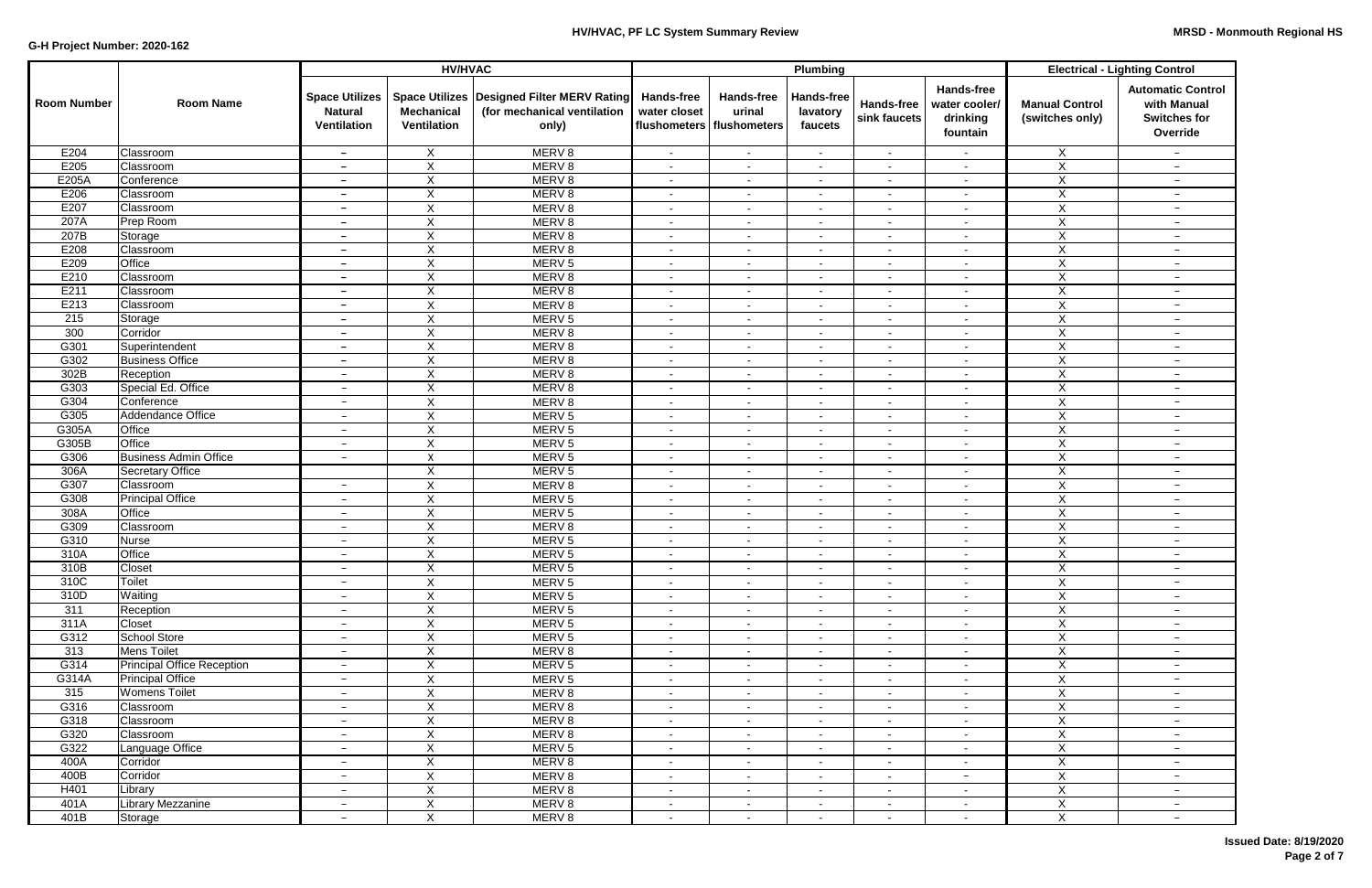|                    |                                           |                                                               | <b>HV/HVAC</b>                                            |                                                                     |                                                   |                                                    | Plumbing                                   |                            |                                                            | <b>Electrical - Lighting Control</b>     |                                                                            |  |
|--------------------|-------------------------------------------|---------------------------------------------------------------|-----------------------------------------------------------|---------------------------------------------------------------------|---------------------------------------------------|----------------------------------------------------|--------------------------------------------|----------------------------|------------------------------------------------------------|------------------------------------------|----------------------------------------------------------------------------|--|
| <b>Room Number</b> | <b>Room Name</b>                          | <b>Space Utilizes</b><br><b>Natural</b><br><b>Ventilation</b> | <b>Space Utilizes</b><br><b>Mechanical</b><br>Ventilation | Designed Filter MERV Rating<br>(for mechanical ventilation<br>only) | <b>Hands-free</b><br>water closet<br>flushometers | <b>Hands-free</b><br>urinal<br><b>flushometers</b> | Hands-free<br>lavatory<br>faucets          | Hands-free<br>sink faucets | <b>Hands-free</b><br>water cooler/<br>drinking<br>fountain | <b>Manual Control</b><br>(switches only) | <b>Automatic Control</b><br>with Manual<br><b>Switches for</b><br>Override |  |
| 401C               | <b>Media Specialist</b>                   | $-$                                                           | $\sf X$                                                   | MERV <sub>8</sub>                                                   | $\sim$                                            | $\sim$                                             | $\sim$                                     | $\sim$                     | $\sim$                                                     | X                                        | $-$                                                                        |  |
| H402               | <b>Choral Music</b>                       | $-$                                                           | $\boldsymbol{\mathsf{X}}$                                 | MERV 10                                                             | $\blacksquare$                                    | $\blacksquare$                                     | $\blacksquare$                             | $\sim$                     | $\blacksquare$                                             | Χ                                        | $\overline{\phantom{a}}$                                                   |  |
| H403               | Cafeteria                                 | $\overline{\phantom{a}}$                                      | $\overline{X}$                                            | MERV <sub>8</sub>                                                   | $\sim$                                            | $\sim$                                             | $\sim$                                     | $\sim$                     | $\sim$                                                     | $\overline{\mathsf{X}}$                  | $-$                                                                        |  |
| 403A               | Storage                                   | $\overline{\phantom{m}}$                                      | $\boldsymbol{\mathsf{X}}$                                 | MERV <sub>8</sub>                                                   | $\sim$                                            | $\sim$                                             | $\sim$                                     | $\sim$                     | $\sim$                                                     | X                                        | $\qquad \qquad -$                                                          |  |
| H404               | <b>Choral Music</b>                       | $-$                                                           | X                                                         | MERV 10                                                             | $\sim$                                            | $\overline{\phantom{a}}$                           | $\overline{\phantom{a}}$                   | $\sim$                     | $\sim$                                                     | X                                        | $\qquad \qquad -$                                                          |  |
| 405                | Reading                                   | $-$                                                           | $\boldsymbol{X}$                                          | MERV <sub>8</sub>                                                   | $\sim$                                            | $\overline{\phantom{a}}$                           | $\sim$                                     | $\sim$                     | $\sim$                                                     | $\boldsymbol{\mathsf{X}}$                | $-$                                                                        |  |
| H406               | <b>Choral Music</b>                       | $\overline{\phantom{a}}$                                      | $\boldsymbol{\mathsf{X}}$                                 | MERV 10                                                             | $\overline{\phantom{a}}$                          | $\blacksquare$                                     | $\blacksquare$                             | $\blacksquare$             | $\sim$                                                     | $\mathsf X$                              | $\overline{\phantom{a}}$                                                   |  |
| 407                | Passage                                   | $\overline{\phantom{a}}$                                      | $\boldsymbol{\mathsf{X}}$                                 | MERV <sub>8</sub>                                                   | $\blacksquare$                                    | $\overline{\phantom{a}}$                           | $\sim$                                     | $\blacksquare$             | $\blacksquare$                                             | X                                        | $\overline{\phantom{a}}$                                                   |  |
| H408               | Office                                    | $\overline{\phantom{a}}$                                      | $\boldsymbol{\mathsf{X}}$                                 | MERV 10                                                             | $\sim$                                            | $\overline{\phantom{a}}$                           | $\sim$                                     | $\blacksquare$             | ۰                                                          | $\sf X$                                  | $\overline{\phantom{a}}$                                                   |  |
| 409                | Office                                    | $\overline{\phantom{a}}$                                      | $\boldsymbol{\mathsf{X}}$                                 | MERV <sub>8</sub>                                                   | $\blacksquare$                                    | $\overline{\phantom{a}}$                           | $\sim$                                     | $\blacksquare$             | $\overline{\phantom{a}}$                                   | $\mathsf{X}$                             | $\overline{\phantom{a}}$                                                   |  |
| H410               | <b>Instrumental Music</b>                 | $\overline{\phantom{a}}$                                      | $\boldsymbol{\mathsf{X}}$                                 | MERV <sub>8</sub>                                                   | $\sim$                                            | $\overline{\phantom{a}}$                           | $\blacksquare$                             | $\sim$                     | $\sim$                                                     | $\pmb{\times}$                           | $\overline{\phantom{a}}$                                                   |  |
| 410A               | Practice                                  | $\overline{\phantom{m}}$                                      | $\boldsymbol{X}$                                          | MERV <sub>5</sub>                                                   | $\sim$                                            | $\blacksquare$                                     | $\overline{\phantom{a}}$                   | $\blacksquare$             | $\sim$                                                     | $\pmb{\times}$                           | $-$                                                                        |  |
| 410B               | Practice                                  | $\overline{\phantom{0}}$                                      | $\boldsymbol{X}$                                          | MERV <sub>5</sub>                                                   | $\sim$                                            | $\blacksquare$                                     | $\sim$                                     | $\sim$                     | $\sim$                                                     | $\pmb{\times}$                           | $\qquad \qquad -$                                                          |  |
| 410C               | Storage & Repair                          | $\qquad \qquad -$                                             | $\boldsymbol{X}$                                          | MERV <sub>5</sub>                                                   | $\sim$                                            | $\blacksquare$                                     | $\sim$                                     | $\sim$                     | $\sim$                                                     | $\pmb{\times}$                           | $-$                                                                        |  |
| 411                | Conference                                | $\overline{\phantom{a}}$                                      | $\boldsymbol{X}$                                          | MERV <sub>8</sub>                                                   | $\overline{\phantom{a}}$                          | $\overline{\phantom{a}}$                           | $\sim$                                     | $\sim$                     | $\sim$                                                     | $\mathsf X$                              | $-$                                                                        |  |
| H412               | <b>Boys Toilet</b>                        | $\overline{\phantom{a}}$                                      | $\boldsymbol{\mathsf{X}}$                                 | MERV <sub>8</sub>                                                   | X                                                 | X                                                  | X                                          | $\sim$                     | $\sim$                                                     | X                                        | $-$                                                                        |  |
| 413                | <b>Tech Office</b><br><b>Girls Toilet</b> | $-$                                                           | $\boldsymbol{\mathsf{X}}$                                 | MERV <sub>8</sub>                                                   | $\overline{\phantom{a}}$                          | $\overline{\phantom{a}}$                           | $\blacksquare$                             | $\blacksquare$             | $\sim$                                                     | $\mathsf X$<br>X                         | $\overline{\phantom{m}}$                                                   |  |
| H414               |                                           | $\overline{\phantom{a}}$                                      | X                                                         | MERV <sub>8</sub><br>MERV <sub>8</sub>                              | X                                                 | $\blacksquare$                                     | X                                          | $\blacksquare$             | $\blacksquare$                                             | X                                        | $\overline{\phantom{a}}$                                                   |  |
| 415<br>417         | Mechanical Room<br><b>Work Room</b>       | $\overline{\phantom{a}}$                                      | $\boldsymbol{\mathsf{X}}$<br>$\overline{\mathsf{x}}$      | MERV <sub>8</sub>                                                   | $\blacksquare$                                    | $\blacksquare$                                     | $\blacksquare$                             | $\blacksquare$             | $\sim$                                                     | $\overline{\mathsf{x}}$                  | $-$                                                                        |  |
| 418                | <b>Mens Toilet</b>                        | $\overline{\phantom{a}}$                                      | $\pmb{\times}$                                            | None                                                                | $\sim$                                            | $\overline{\phantom{a}}$                           | $\sim$                                     | $\sim$                     | $\blacksquare$                                             | X                                        | $-$                                                                        |  |
| 419                | <b>Band/AV Storage</b>                    | $\qquad \qquad -$<br>$\overline{\phantom{a}}$                 | $\boldsymbol{\mathsf{X}}$                                 | MERV <sub>5</sub>                                                   | $\sim$<br>$\sim$                                  | $\blacksquare$<br>$\overline{\phantom{a}}$         | $\overline{\phantom{a}}$<br>$\blacksquare$ | $\sim$<br>$\sim$           | $\sim$<br>$\blacksquare$                                   | X                                        | $\overline{\phantom{m}}$<br>$\overline{\phantom{a}}$                       |  |
| 420                | <b>Womens Toilet</b>                      | $\overline{\phantom{a}}$                                      | $\overline{X}$                                            | MERV <sub>8</sub>                                                   | $\blacksquare$                                    | $\blacksquare$                                     | $\blacksquare$                             | $\sim$                     | $\blacksquare$                                             | X                                        | $\overline{\phantom{a}}$                                                   |  |
| 421                | <b>Boys Toilet</b>                        | $\overline{\phantom{a}}$                                      | $\overline{X}$                                            | MERV <sub>8</sub>                                                   | $\blacksquare$                                    | $\overline{\phantom{a}}$                           | $\blacksquare$                             | $\sim$                     | $\sim$                                                     | $\overline{X}$                           | $\overline{\phantom{a}}$                                                   |  |
| 422                | Corridor                                  | $\overline{\phantom{a}}$                                      | $\boldsymbol{\mathsf{X}}$                                 | MERV 10                                                             | $\overline{\phantom{a}}$                          | $\blacksquare$                                     | $\blacksquare$                             | $\blacksquare$             |                                                            | X                                        | $\overline{\phantom{a}}$                                                   |  |
| 422A               | Office                                    | $\overline{\phantom{a}}$                                      | $\times$                                                  | MERV 10                                                             | $\sim$                                            | $\blacksquare$                                     | $\blacksquare$                             | $\blacksquare$             | $\blacksquare$                                             | X                                        | $\overline{\phantom{m}}$                                                   |  |
| 422C               | Practice                                  | $\overline{\phantom{a}}$                                      | $\boldsymbol{\mathsf{X}}$                                 | MERV <sub>5</sub>                                                   | $\blacksquare$                                    | $\blacksquare$                                     | $\overline{\phantom{a}}$                   | $\blacksquare$             | $\overline{\phantom{a}}$                                   | $\overline{X}$                           | $\overline{\phantom{m}}$                                                   |  |
| 423                | <b>Janitor Closet</b>                     | $\overline{\phantom{a}}$                                      | $\overline{X}$                                            | MERV <sub>8</sub>                                                   | $\sim$                                            | $\sim$                                             | $\sim$                                     | $\sim$                     | ۰                                                          | $\overline{X}$                           | $-$                                                                        |  |
| 425                | <b>Girls Toilet</b>                       | $\overline{\phantom{a}}$                                      | $\boldsymbol{\mathsf{X}}$                                 | MERV <sub>8</sub>                                                   | $\sim$                                            | $\sim$                                             | $\sim$                                     | $\sim$                     | $\sim$                                                     | $\overline{X}$                           | $\qquad \qquad -$                                                          |  |
| 426                | Corridor                                  | $\overline{\phantom{m}}$                                      | X                                                         | MERV <sub>8</sub>                                                   | $\sim$                                            | $\overline{\phantom{a}}$                           | $\sim$                                     | $\sim$                     | $\sim$                                                     | $\overline{X}$                           | $ \,$                                                                      |  |
| 426A               | Vestibule                                 | $ \,$                                                         | X                                                         | MERV <sub>8</sub>                                                   | $\sim$                                            | $\sim$                                             | $\sim$                                     | $\sim$                     | $\sim$                                                     | X                                        | $\qquad \qquad -$                                                          |  |
| 426B               | <b>Boys Dressing</b>                      | $\overline{\phantom{a}}$                                      | $\boldsymbol{X}$                                          | MERV <sub>8</sub>                                                   | $\sim$                                            | $\sim$                                             | $\sim$                                     | $\sim$                     | $\sim$                                                     | $\pmb{\times}$                           | $-$                                                                        |  |
| 426C               | <b>Boys Toilet</b>                        | $\overline{\phantom{a}}$                                      | $\sf X$                                                   | MERV 8                                                              | $\sim$                                            | $\sim$                                             | $\sim$                                     | $\sim$                     | $\sim$                                                     | $\pmb{\times}$                           | $-$                                                                        |  |
| 426D               | Girls Dressing                            | $-$                                                           | $\sf X$                                                   | MERV 8                                                              | $\sim$                                            | $\sim$                                             | $\sim$                                     | $\sim$                     | $\sim$                                                     | $\mathsf{X}$                             | $\qquad \qquad -$                                                          |  |
| 426E               | <b>Girls Toilet</b>                       | $-$                                                           | $\overline{X}$                                            | MERV 8                                                              | $\sim$                                            | $\blacksquare$                                     | ٠                                          | $\blacksquare$             | $\sim$                                                     | $\pmb{\times}$                           | $-$                                                                        |  |
| 427                | Kitchen                                   | $-$                                                           | $\boldsymbol{X}$                                          | MERV 8                                                              | $\blacksquare$                                    | $\sim$                                             | $\sim$                                     | $\sim$                     | $\sim$                                                     | $\overline{X}$                           | $-$                                                                        |  |
| 427A               | Dishwash                                  | $\overline{\phantom{m}}$                                      | $\boldsymbol{X}$                                          | MERV 8                                                              | $\sim$                                            | $\sim$                                             | $\sim$                                     | $\sim$                     | $\sim$                                                     | $\overline{X}$                           | $\qquad \qquad -$                                                          |  |
| 427B               | Receiving                                 | $\overline{\phantom{m}}$                                      | $\boldsymbol{X}$                                          | MERV 8                                                              | $\sim$                                            | $\sim$                                             | $\sim$                                     | $\sim$                     | $\sim$                                                     | $\overline{X}$                           | $\qquad \qquad -$                                                          |  |
| 427C               | <b>Dry Storage</b>                        | $\overline{\phantom{a}}$                                      | $\mathsf{X}$                                              | MERV 8                                                              | $\sim$                                            | $\sim$                                             | $\sim$                                     | $\sim$                     | $\sim$                                                     | $\pmb{\times}$                           | $-$                                                                        |  |
| 427D               | Lockers                                   | $\overline{\phantom{a}}$                                      | $\boldsymbol{X}$                                          | MERV 8                                                              | $\sim$                                            | $\blacksquare$                                     | $\sim$                                     | $\blacksquare$             | $\sim$                                                     | $\pmb{\times}$                           | $\qquad \qquad -$                                                          |  |
| 427E               | Toilet                                    | $\overline{\phantom{a}}$                                      | $\boldsymbol{X}$                                          | MERV <sub>8</sub>                                                   | $\sim$                                            | $\sim$                                             | $\sim$                                     | $\sim$                     | $\sim$                                                     | $\overline{X}$                           | $\qquad \qquad -$                                                          |  |
| 427F               | Refrigerator/Freezer                      | $\overline{\phantom{a}}$                                      | $\overline{\phantom{a}}$                                  | $\sim$                                                              | $\overline{\phantom{a}}$                          | $\blacksquare$                                     | $\sim$                                     | $\blacksquare$             | $\sim$                                                     | X                                        | $-$                                                                        |  |
| 427G               | Office                                    | $\overline{\phantom{a}}$                                      | X                                                         | MERV <sub>8</sub>                                                   | $\sim$                                            | $\sim$                                             | $\sim$                                     | $\blacksquare$             | $\sim$                                                     | X                                        | $\qquad \qquad -$                                                          |  |
| 427H               | Vestibule                                 | $\overline{\phantom{a}}$                                      | $\boldsymbol{X}$                                          | MERV 8                                                              | $\blacksquare$                                    | $\blacksquare$                                     | $\overline{\phantom{a}}$                   | $\sim$                     | $\sim$                                                     | $\overline{X}$                           | $-$                                                                        |  |
| 428                | Auditorium                                | $-$                                                           | $\overline{X}$                                            | MERV <sub>8</sub>                                                   | $\sim$                                            | $\sim$                                             | $\sim$                                     | $\sim$                     | $\sim$                                                     | $\overline{X}$                           | $-$                                                                        |  |
| 428A               | Stage                                     | $\qquad \qquad -$                                             | $\boldsymbol{X}$                                          | MERV <sub>8</sub>                                                   | $\sim$                                            | $\sim$                                             | $\sim$                                     | $\sim$                     | $\sim$                                                     | $\overline{X}$                           | $-$                                                                        |  |
| 428B               | Vestibule                                 | $\qquad \qquad -$                                             | $\boldsymbol{X}$                                          | MERV <sub>8</sub>                                                   | $\sim$                                            | $\blacksquare$                                     | $\sim$                                     | $\sim$                     | $\sim$                                                     | X                                        | $-$                                                                        |  |
| 428C               | Storage                                   | $\qquad \qquad -$                                             | $\boldsymbol{X}$                                          | MERV <sub>8</sub>                                                   | $\sim$                                            | $\blacksquare$                                     | $\sim$                                     | $\sim$                     | $\sim$                                                     | X                                        | $-$                                                                        |  |
| 428D               | <b>Scenery Alcove</b>                     | $\overline{\phantom{a}}$                                      | $\overline{X}$                                            | MERV <sub>8</sub>                                                   | $\sim$                                            | $\overline{\phantom{a}}$                           | $\overline{\phantom{a}}$                   | $\sim$                     | $\blacksquare$                                             | $\overline{X}$                           | $-$                                                                        |  |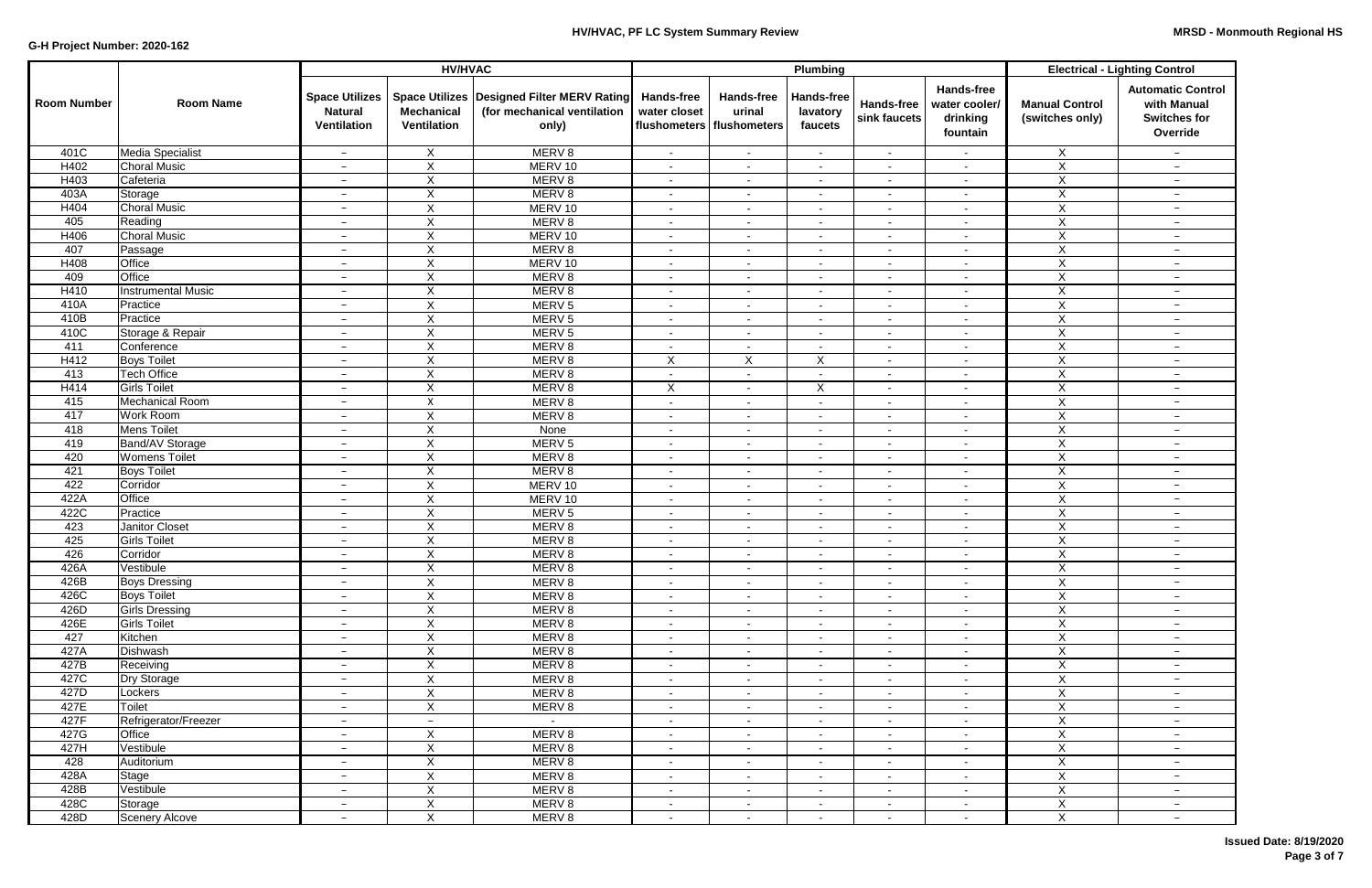|                    |                         |                                                               | <b>HV/HVAC</b>                                            |                                                                            |                                                   |                                                    | Plumbing                          |                                   |                                                            | <b>Electrical - Lighting Control</b>     |                                                                            |  |
|--------------------|-------------------------|---------------------------------------------------------------|-----------------------------------------------------------|----------------------------------------------------------------------------|---------------------------------------------------|----------------------------------------------------|-----------------------------------|-----------------------------------|------------------------------------------------------------|------------------------------------------|----------------------------------------------------------------------------|--|
| <b>Room Number</b> | <b>Room Name</b>        | <b>Space Utilizes</b><br><b>Natural</b><br><b>Ventilation</b> | <b>Space Utilizes</b><br><b>Mechanical</b><br>Ventilation | <b>Designed Filter MERV Rating</b><br>(for mechanical ventilation<br>only) | <b>Hands-free</b><br>water closet<br>flushometers | <b>Hands-free</b><br>urinal<br><b>flushometers</b> | Hands-free<br>lavatory<br>faucets | <b>Hands-free</b><br>sink faucets | <b>Hands-free</b><br>water cooler/<br>drinking<br>fountain | <b>Manual Control</b><br>(switches only) | <b>Automatic Control</b><br>with Manual<br><b>Switches for</b><br>Override |  |
| 428E               | Fire Pump Room          | $-$                                                           | $\sf X$                                                   | MERV <sub>8</sub>                                                          | $\sim$                                            | $\sim$                                             | $\sim$                            | $\sim$                            | $\sim$                                                     | X                                        | $-$                                                                        |  |
| 428F               | Vestibule               | $\mathsf X$                                                   | $\overline{\phantom{a}}$                                  |                                                                            | $\sim$                                            | $\blacksquare$                                     | $\blacksquare$                    | $\sim$                            | $\blacksquare$                                             | Χ                                        | $\overline{\phantom{a}}$                                                   |  |
| 428G               | <b>Electrical Room</b>  | $\overline{\phantom{a}}$                                      | $\overline{X}$                                            | MERV <sub>8</sub>                                                          | $\sim$                                            | $\sim$                                             | $\sim$                            | $\sim$                            | $\sim$                                                     | $\overline{\mathsf{x}}$                  | $-$                                                                        |  |
| 428H               | Platform                | $\overline{\phantom{m}}$                                      | $\boldsymbol{\mathsf{X}}$                                 | MERV <sub>8</sub>                                                          | $\sim$                                            | $\sim$                                             | $\sim$                            | $\sim$                            | $\sim$                                                     | X                                        | $\qquad \qquad -$                                                          |  |
| 428J               | Storage                 | $-$                                                           | X                                                         | MERV <sub>8</sub>                                                          | $\sim$                                            | $\overline{\phantom{a}}$                           | $\overline{\phantom{a}}$          | $\sim$                            | $\sim$                                                     | X                                        | $\qquad \qquad -$                                                          |  |
| 428K               | Vestibule               | $-$                                                           | $\boldsymbol{X}$                                          | MERV <sub>8</sub>                                                          | $\sim$                                            | $\overline{\phantom{a}}$                           | $\overline{\phantom{a}}$          | $\sim$                            | $\sim$                                                     | $\boldsymbol{\mathsf{X}}$                | $-$                                                                        |  |
| 428L               | Vestibule               | $\overline{\phantom{a}}$                                      | $\boldsymbol{\mathsf{X}}$                                 | MERV <sub>8</sub>                                                          | $\overline{\phantom{a}}$                          | $\blacksquare$                                     | $\blacksquare$                    | $\blacksquare$                    | $\sim$                                                     | $\mathsf X$                              | $\overline{\phantom{a}}$                                                   |  |
| 428M               | Vestibule               | $\overline{\phantom{a}}$                                      | $\boldsymbol{\mathsf{X}}$                                 | MERV <sub>8</sub>                                                          | $\overline{\phantom{a}}$                          | $\overline{\phantom{a}}$                           | $\sim$                            | $\blacksquare$                    | $\blacksquare$                                             | X                                        | $\overline{\phantom{a}}$                                                   |  |
| 428N               | Fan Room                | $\overline{\phantom{a}}$                                      | $\boldsymbol{\mathsf{X}}$                                 | MERV <sub>8</sub>                                                          | $\sim$                                            | $\blacksquare$                                     | $\sim$                            | $\blacksquare$                    | $\sim$                                                     | $\sf X$                                  | $\overline{\phantom{a}}$                                                   |  |
| 429                | Vestibule               | $\overline{\phantom{a}}$                                      | $\boldsymbol{\mathsf{X}}$                                 | MERV <sub>8</sub>                                                          | $\blacksquare$                                    | $\overline{\phantom{a}}$                           | $\sim$                            | $\blacksquare$                    | $\overline{\phantom{a}}$                                   | $\mathsf{X}$                             | $\overline{\phantom{a}}$                                                   |  |
| 430                | Control Room            | $\overline{\phantom{a}}$                                      | $\boldsymbol{\mathsf{X}}$                                 | MERV <sub>8</sub>                                                          | $\sim$                                            | $\sim$                                             | $\blacksquare$                    | $\sim$                            | $\sim$                                                     | X                                        | $\overline{\phantom{m}}$                                                   |  |
| 430A               | Sound                   | $\overline{\phantom{a}}$                                      | $\boldsymbol{X}$                                          | MERV <sub>8</sub>                                                          | $\sim$                                            | $\sim$                                             | $\overline{\phantom{a}}$          | $\sim$                            | $\sim$                                                     | $\overline{X}$                           | $-$                                                                        |  |
| 430B               | Vestibule               | $\overline{\phantom{0}}$                                      | $\boldsymbol{X}$                                          | MERV <sub>8</sub>                                                          | $\sim$                                            | $\sim$                                             | $\overline{\phantom{a}}$          | $\sim$                            | $\sim$                                                     | $\pmb{\times}$                           | $\qquad \qquad -$                                                          |  |
| 430C               | Videos                  | $\qquad \qquad -$                                             | $\boldsymbol{X}$                                          | MERV <sub>8</sub>                                                          | $\sim$                                            | $\blacksquare$                                     | $\sim$                            | $\sim$                            | $\sim$                                                     | $\pmb{\times}$                           | $\qquad \qquad -$                                                          |  |
| 500                | Corridor                | $\overline{\phantom{a}}$                                      | $\boldsymbol{X}$                                          | MERV <sub>8</sub>                                                          | $\overline{\phantom{a}}$                          | $\blacksquare$                                     | $\blacksquare$                    | $\sim$                            | $\sim$                                                     | $\mathsf X$                              | $-$                                                                        |  |
| D <sub>501</sub>   | <b>BOE</b> Meeting Room | $\overline{\phantom{a}}$                                      | $\sf X$                                                   | MERV <sub>8</sub>                                                          | $\sim$                                            | $\blacksquare$                                     | $\sim$                            | $\sim$                            | $\sim$                                                     | X                                        | $-$                                                                        |  |
| 501A               | Kitchen                 | $-$                                                           | $\boldsymbol{\mathsf{X}}$                                 | MERV <sub>8</sub>                                                          | $\overline{\phantom{a}}$                          | $\overline{\phantom{a}}$                           | $\sim$                            | $\blacksquare$                    | $\sim$                                                     | $\mathsf X$                              | $\overline{\phantom{m}}$                                                   |  |
| 501B               | Storage                 | $\overline{\phantom{a}}$                                      | $\boldsymbol{\mathsf{X}}$                                 | MERV <sub>8</sub>                                                          | $\overline{\phantom{a}}$                          | $\blacksquare$                                     | $\blacksquare$                    | $\overline{\phantom{a}}$          | $\sim$                                                     | X                                        | $\overline{\phantom{a}}$                                                   |  |
| D <sub>503</sub>   | <b>Faculty Dining</b>   | $\overline{\phantom{a}}$                                      | $\overline{\mathsf{x}}$                                   | MERV <sub>8</sub>                                                          | $\blacksquare$                                    | $\overline{\phantom{a}}$                           | $\blacksquare$                    | $\blacksquare$                    | $\sim$                                                     | X                                        | $-$                                                                        |  |
| 503A               | Office                  | $\overline{\phantom{a}}$                                      | $\overline{X}$                                            | MERV <sub>8</sub>                                                          | $\sim$                                            | $\blacksquare$                                     | $\sim$                            | $\sim$                            | ۰                                                          | $\overline{X}$                           | $-$                                                                        |  |
| 503B               | Storage                 | $\qquad \qquad -$                                             | $\pmb{\times}$                                            | MERV <sub>8</sub>                                                          | $\sim$                                            | $\blacksquare$                                     | $\overline{\phantom{a}}$          | $\sim$                            | ۰                                                          | $\mathsf X$                              | $\overline{\phantom{m}}$                                                   |  |
| D504               | SGI                     | $\overline{\phantom{a}}$                                      | $\boldsymbol{X}$                                          | MERV <sub>8</sub>                                                          | $\sim$                                            | $\overline{\phantom{a}}$                           | $\sim$                            | $\sim$                            | $\sim$                                                     | X                                        | $\overline{\phantom{a}}$                                                   |  |
| D <sub>505</sub>   | Classroom               | $\overline{\phantom{a}}$                                      | $\overline{X}$                                            | MERV <sub>8</sub>                                                          | $\blacksquare$                                    | $\blacksquare$                                     | $\sim$                            | $\sim$                            | $\sim$                                                     | X                                        | $\overline{\phantom{a}}$                                                   |  |
| D506               | Classroom               | $\overline{\phantom{a}}$                                      | $\overline{X}$                                            | MERV <sub>8</sub>                                                          | $\blacksquare$                                    | $\overline{\phantom{a}}$                           | $\sim$                            | $\sim$                            | $\sim$                                                     | $\overline{\mathsf{X}}$                  | $\overline{\phantom{m}}$                                                   |  |
| D507               | Classroom               | $\overline{\phantom{a}}$                                      | $\boldsymbol{\mathsf{X}}$                                 | MERV <sub>8</sub>                                                          | $\overline{\phantom{a}}$                          | $\blacksquare$                                     | $\overline{\phantom{a}}$          | $\blacksquare$                    |                                                            | X                                        | $\overline{\phantom{a}}$                                                   |  |
| D508               | Classroom               | $\overline{\phantom{a}}$                                      | $\times$                                                  | MERV <sub>8</sub>                                                          | $\sim$                                            | $\overline{\phantom{a}}$                           | $\blacksquare$                    | $\blacksquare$                    | $\overline{\phantom{a}}$                                   | X                                        | $\overline{\phantom{m}}$                                                   |  |
| D <sub>509</sub>   | Classroom               | $\overline{\phantom{a}}$                                      | $\boldsymbol{\mathsf{X}}$                                 | MERV <sub>8</sub>                                                          | $\blacksquare$                                    | $\blacksquare$                                     | $\overline{\phantom{a}}$          | $\blacksquare$                    | $\overline{\phantom{a}}$                                   | $\overline{X}$                           | $\overline{\phantom{m}}$                                                   |  |
| D <sub>510</sub>   | Classroom               | $\overline{\phantom{a}}$                                      | $\overline{X}$                                            | MERV <sub>8</sub>                                                          | $\sim$                                            | $\sim$                                             | $\sim$                            | $\sim$                            | ٠                                                          | $\overline{X}$                           | $-$                                                                        |  |
| D <sub>511</sub>   | Classroom               | $\overline{\phantom{a}}$                                      | $\boldsymbol{\mathsf{X}}$                                 | MERV <sub>8</sub>                                                          | $\sim$                                            | $\sim$                                             | $\sim$                            | $\sim$                            | $\sim$                                                     | $\overline{X}$                           | $-$                                                                        |  |
| D <sub>512</sub>   | Classroom               | $\overline{\phantom{m}}$                                      | X                                                         | MERV <sub>8</sub>                                                          | $\sim$                                            | $\overline{\phantom{a}}$                           | $\sim$                            | $\sim$                            | $\sim$                                                     | $\overline{X}$                           | $ \,$                                                                      |  |
| D <sub>5</sub> 13  | <b>Classroom</b>        | $ \,$                                                         | $\mathsf{X}$                                              | MERV <sub>8</sub>                                                          | $\sim$                                            | $\sim$                                             | $\sim$                            | $\sim$                            | $\sim$                                                     | X.                                       | $\qquad \qquad -$                                                          |  |
| D514               | Classroom               | $\overline{\phantom{a}}$                                      | $\boldsymbol{X}$                                          | MERV <sub>8</sub>                                                          | $\sim$                                            | $\sim$                                             | $\sim$                            | $\sim$                            | $\sim$                                                     | X                                        | $\qquad \qquad -$                                                          |  |
| D515               | <b>Teacher Work</b>     | $\qquad \qquad -$                                             | $\sf X$                                                   | MERV <sub>8</sub>                                                          | $\sim$                                            | $\sim$                                             | $\sim$                            | $\sim$                            | $\sim$                                                     | X                                        | $\qquad \qquad -$                                                          |  |
| D516               | Classroom               | $\overline{\phantom{a}}$                                      | $\sf X$                                                   | MERV <sub>8</sub>                                                          | $\sim$                                            | $\sim$                                             | $\sim$                            | $\sim$                            | $\sim$                                                     | $\mathsf{X}$                             | $-$                                                                        |  |
| D517               | Classroom               | $\overline{\phantom{a}}$                                      | $\overline{X}$                                            | MERV <sub>8</sub>                                                          | $\sim$                                            | $\blacksquare$                                     | ٠                                 | $\blacksquare$                    | $\sim$                                                     | $\mathsf{X}$                             | $-$                                                                        |  |
| D518               | Classroom               | $\qquad \qquad -$                                             | $\boldsymbol{X}$                                          | MERV <sub>8</sub>                                                          | $\blacksquare$                                    | $\blacksquare$                                     | $\sim$                            | $\sim$                            | $\sim$                                                     | $\overline{X}$                           | $-$                                                                        |  |
| D519               | Classroom               | $\qquad \qquad -$                                             | $\boldsymbol{X}$                                          | MERV <sub>8</sub>                                                          | $\sim$                                            | $\blacksquare$                                     | $\sim$                            | $\sim$                            | $\sim$                                                     | $\overline{X}$                           | $-$                                                                        |  |
| D520               | Classroom               | $-$                                                           | $\boldsymbol{X}$                                          | MERV <sub>8</sub>                                                          | $\sim$                                            | $\sim$                                             | $\sim$                            | $\sim$                            | $\sim$                                                     | $\pmb{\times}$                           | $-$                                                                        |  |
| D <sub>521</sub>   | Classroom               | $\overline{\phantom{a}}$                                      | $\boldsymbol{X}$                                          | MERV <sub>8</sub>                                                          | $\sim$                                            | $\blacksquare$                                     | $\sim$                            | $\sim$                            | $\sim$                                                     | $\pmb{\times}$                           | $-$                                                                        |  |
| D <sub>522</sub>   | Classroom               | $\overline{\phantom{a}}$                                      | $\boldsymbol{X}$                                          | MERV 8                                                                     | $\blacksquare$                                    | $\overline{\phantom{a}}$                           | $\sim$                            | $\sim$                            | $\sim$                                                     | $\pmb{\times}$                           | $-$                                                                        |  |
| D <sub>523</sub>   | Classroom               | $\overline{\phantom{a}}$                                      | $\sf X$                                                   | MERV <sub>8</sub>                                                          | $\overline{\phantom{a}}$                          | $\blacksquare$                                     | $\sim$                            | $\sim$                            | $\blacksquare$                                             | $\overline{X}$                           | $-$                                                                        |  |
| D524               | <b>Teacher Work</b>     | $\overline{\phantom{a}}$                                      | $\boldsymbol{\mathsf{X}}$                                 | MERV <sub>8</sub>                                                          | $\overline{\phantom{a}}$                          | $\blacksquare$                                     | $\sim$                            | $\overline{\phantom{a}}$          | $\overline{\phantom{a}}$                                   | X                                        | $\overline{\phantom{a}}$                                                   |  |
| D <sub>525</sub>   | Classroom               | $\overline{\phantom{a}}$                                      | $\boldsymbol{\mathsf{X}}$                                 | MERV <sub>8</sub>                                                          | $\blacksquare$                                    | $\blacksquare$                                     | $\sim$                            | $\sim$                            | $\blacksquare$                                             | X                                        | $\qquad \qquad -$                                                          |  |
| D <sub>526</sub>   | <b>SGI</b>              | $\qquad \qquad -$                                             | $\sf X$                                                   | MERV <sub>8</sub>                                                          | $\blacksquare$                                    | $\overline{\phantom{a}}$                           | $\blacksquare$                    | $\sim$                            | $\blacksquare$                                             | X                                        | $-$                                                                        |  |
| D <sub>527</sub>   | Classroom               | $-$                                                           | $\overline{X}$                                            | MERV <sub>8</sub>                                                          | $\overline{\phantom{a}}$                          | $\sim$                                             | $\sim$                            | $\sim$                            | $\sim$                                                     | $\overline{X}$                           | $-$                                                                        |  |
| 528                | <b>Faculty Toilet</b>   | $-$                                                           | $\sf X$                                                   | MERV 8                                                                     | $\sim$                                            | $\sim$                                             | $\sim$                            | $\sim$                            | $\sim$                                                     | X                                        | $-$                                                                        |  |
| D529               | Classroom               | $-$                                                           | $\boldsymbol{\mathsf{X}}$                                 | MERV 8                                                                     | $\sim$                                            | $\blacksquare$                                     | $\blacksquare$                    | $\sim$                            | $\sim$                                                     | X                                        | $-$                                                                        |  |
| 530                | Janitor Closet          | $\qquad \qquad -$                                             | X                                                         | MERV 8                                                                     | $\sim$                                            | $\blacksquare$                                     | $\blacksquare$                    | $\sim$                            | $\sim$                                                     | X                                        | $-$                                                                        |  |
| 532                | <b>Faculty Toilet</b>   |                                                               | $\overline{X}$                                            | MERV 8                                                                     | $\sim$                                            | $\overline{\phantom{a}}$                           | $\blacksquare$                    | $\sim$                            | $\blacksquare$                                             | $\overline{X}$                           | $-$                                                                        |  |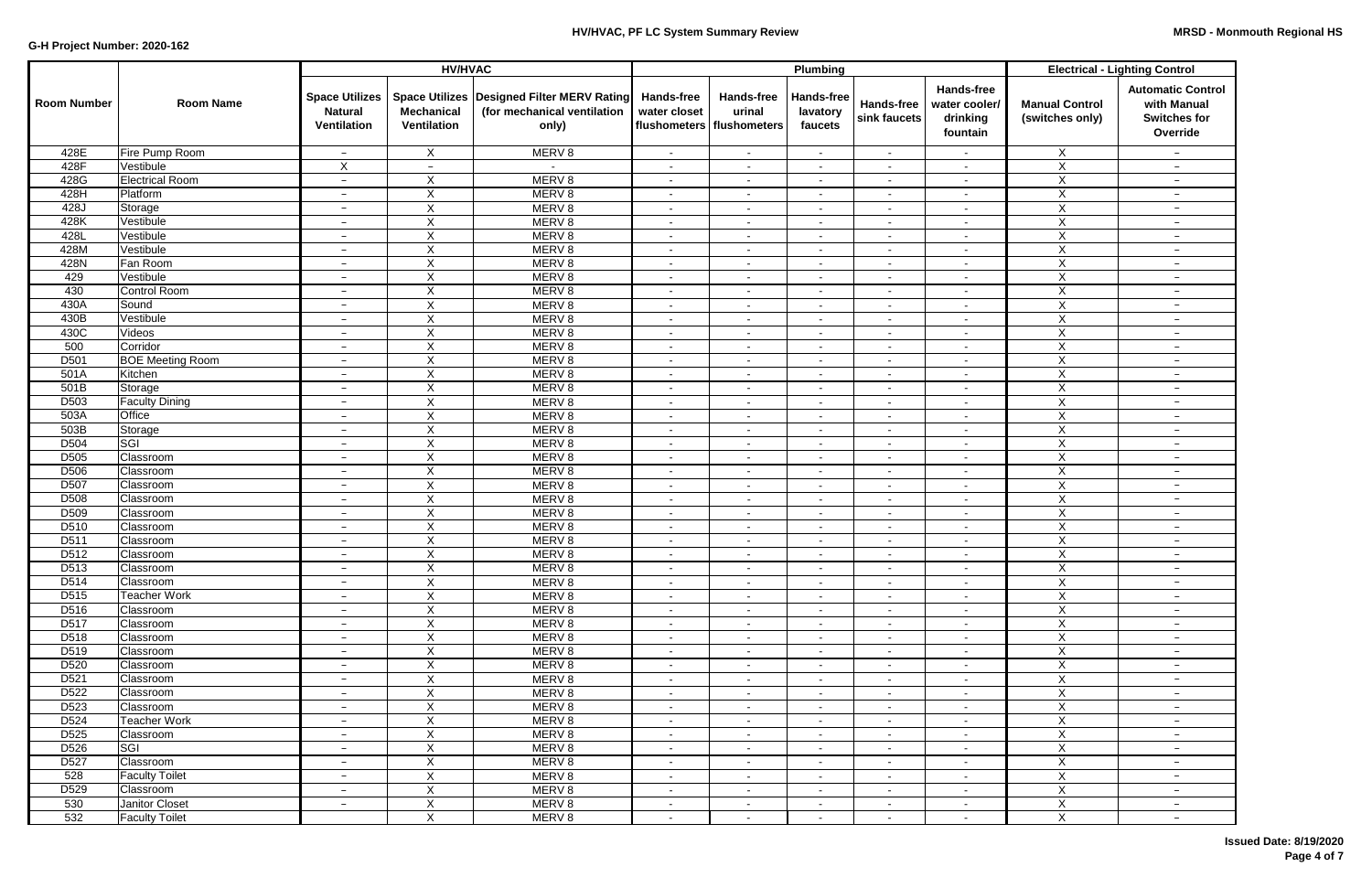|                    |                                    |                                                        | <b>HV/HVAC</b>                          |                                                                                      |                                                                  |                             | Plumbing                           |                                   | <b>Electrical - Lighting Control</b>                       |                                          |                                                                            |
|--------------------|------------------------------------|--------------------------------------------------------|-----------------------------------------|--------------------------------------------------------------------------------------|------------------------------------------------------------------|-----------------------------|------------------------------------|-----------------------------------|------------------------------------------------------------|------------------------------------------|----------------------------------------------------------------------------|
| <b>Room Number</b> | <b>Room Name</b>                   | <b>Space Utilizes</b><br><b>Natural</b><br>Ventilation | <b>Mechanical</b><br><b>Ventilation</b> | Space Utilizes   Designed Filter MERV Rating<br>(for mechanical ventilation<br>only) | <b>Hands-free</b><br>water closet<br>flushometers   flushometers | <b>Hands-free</b><br>urinal | Hands-free<br>lavatory<br>faucets  | <b>Hands-free</b><br>sink faucets | <b>Hands-free</b><br>water cooler/<br>drinking<br>fountain | <b>Manual Control</b><br>(switches only) | <b>Automatic Control</b><br>with Manual<br><b>Switches for</b><br>Override |
| 534                | <b>Janitor Closet</b>              | $\overline{\phantom{a}}$                               | $\mathsf{X}$                            | MERV <sub>8</sub>                                                                    | $\sim$                                                           | $\sim$                      | $\sim$                             | $\sim$                            | $\sim$                                                     | X                                        | $\qquad \qquad -$                                                          |
| 541                | <b>Boys Toilet</b>                 | $\overline{\phantom{a}}$                               | X                                       | MERV <sub>8</sub>                                                                    | $\overline{\phantom{a}}$                                         | $\sim$                      | $\blacksquare$                     | $\sim$                            | $\sim$                                                     | $\overline{X}$                           | $-$                                                                        |
| 543                | <b>Janitor Closet</b>              | $\overline{\phantom{0}}$                               | X                                       | MERV <sub>8</sub>                                                                    | $\overline{\phantom{a}}$                                         | $\sim$                      | $\blacksquare$                     | $\sim$                            | $\sim$                                                     | $\overline{X}$                           | $-$                                                                        |
| 545                | <b>Girls Toilet</b>                | $\overline{\phantom{0}}$                               | X                                       | MERV <sub>8</sub>                                                                    | $\blacksquare$                                                   | $\overline{\phantom{a}}$    | $\overline{\phantom{a}}$           | $\overline{\phantom{a}}$          | $\sim$                                                     | X                                        | $-$                                                                        |
| 600                | Corridor                           | $\overline{\phantom{0}}$                               | $\pmb{\times}$                          | MERV <sub>8</sub>                                                                    | $\blacksquare$                                                   | $\sim$                      | $\overline{\phantom{a}}$           | $\sim$                            | $\sim$                                                     | $\overline{X}$                           | $\qquad \qquad -$                                                          |
| A601               | Guidance                           | $\qquad \qquad -$                                      | X                                       | MERV <sub>8</sub>                                                                    | $\overline{\phantom{a}}$                                         | $\overline{\phantom{a}}$    | $\overline{\phantom{a}}$           | $\sim$                            | $\sim$                                                     | X                                        | $-$                                                                        |
| 601A               | Office                             | $\qquad \qquad -$                                      | $\boldsymbol{\mathsf{X}}$               | MERV 8                                                                               | $\overline{\phantom{a}}$                                         | $\sim$                      | $\overline{\phantom{a}}$           | $\sim$                            | $\sim$                                                     | X                                        | $-$                                                                        |
| 601B               | Passage                            | $\overline{\phantom{0}}$                               | $\overline{\phantom{0}}$                | $\sim$                                                                               | $\overline{\phantom{a}}$                                         | $\sim$                      | $\overline{\phantom{a}}$           | $\sim$                            | $\sim$                                                     | $\overline{X}$                           | $-$                                                                        |
| 601C               | Vault                              | $\overline{\phantom{m}}$                               | $\overline{\phantom{m}}$                | $\sim$                                                                               | $\overline{\phantom{a}}$                                         | $\sim$                      | $\sim$                             | $\sim$                            | $\sim$                                                     | $\mathsf X$                              | $-$                                                                        |
| 601D               | <b>Work Room</b>                   | $\overline{\phantom{m}}$                               | X                                       | MERV <sub>5</sub>                                                                    | $\overline{\phantom{a}}$                                         | $\sim$                      | $\sim$                             | $\sim$                            | $\sim$                                                     | $\mathsf X$                              | $\qquad \qquad -$                                                          |
| 601E               | Office                             | $\qquad \qquad -$                                      | X                                       | MERV <sub>5</sub>                                                                    | $\overline{\phantom{a}}$                                         | $\sim$                      | $\blacksquare$                     | $\sim$                            | $\sim$                                                     | X                                        | $-$                                                                        |
| 601F               | <b>Office</b>                      | $\qquad \qquad -$                                      | X                                       | MERV <sub>5</sub>                                                                    | $\overline{\phantom{a}}$                                         | $\sim$                      | $\sim$                             | $\sim$                            | $\sim$                                                     | $\mathsf{X}$                             | $-$                                                                        |
| 601G               | Office                             | $\overline{\phantom{0}}$                               | $\pmb{\times}$                          | MERV <sub>5</sub>                                                                    | $\overline{\phantom{a}}$                                         | $\sim$                      | $\sim$                             | $\sim$                            | $\sim$                                                     | $\mathsf{X}$                             | $-$                                                                        |
| 601H               | Conference                         | $\overline{\phantom{a}}$                               | X                                       | MERV <sub>5</sub>                                                                    | $\overline{\phantom{a}}$                                         | $\sim$                      | $\overline{\phantom{a}}$           | $\sim$                            | $\sim$                                                     | Χ                                        | $-$                                                                        |
| A602<br>A603       | Office<br>Classroom                | $\overline{\phantom{0}}$<br>$\qquad \qquad -$          | $\pmb{\times}$<br>$\pmb{\times}$        | MERV <sub>5</sub><br>MERV <sub>8</sub>                                               | $\overline{\phantom{a}}$                                         |                             |                                    | $\sim$                            |                                                            | $\mathsf X$<br>$\overline{X}$            | $-$                                                                        |
| A604               | Classroom                          | $\overline{\phantom{m}}$                               | X                                       | MERV <sub>8</sub>                                                                    | $\blacksquare$<br>$\overline{\phantom{a}}$                       | $\sim$<br>$\sim$            | $\overline{\phantom{a}}$<br>$\sim$ | $\sim$<br>$\sim$                  | $\sim$                                                     | X                                        | $\qquad \qquad -$<br>$\qquad \qquad -$                                     |
| A605               | Classroom                          | $\overline{\phantom{a}}$                               | X                                       | MERV <sub>8</sub>                                                                    | $\blacksquare$                                                   | $\sim$                      | $\blacksquare$                     | $\sim$                            | $\sim$                                                     | X                                        | $-$                                                                        |
| A606               | <b>Teachers Room</b>               | $\overline{\phantom{0}}$                               | X                                       | MERV <sub>8</sub>                                                                    | $\blacksquare$                                                   | $\sim$                      | $\sim$                             | $\sim$                            | $\sim$                                                     | $\overline{X}$                           | $-$                                                                        |
| A607               | Classroom                          | $\overline{\phantom{0}}$                               | $\overline{\mathsf{X}}$                 | MERV <sub>8</sub>                                                                    | $\overline{\phantom{a}}$                                         | $\sim$                      | $\sim$                             | $\sim$                            | $\sim$                                                     | $\overline{X}$                           | $-$                                                                        |
| A608               | Home Economics                     | $\overline{\phantom{a}}$                               | X                                       | MERV <sub>8</sub>                                                                    | $\blacksquare$                                                   | $\sim$                      | $\overline{\phantom{a}}$           | $\overline{\phantom{a}}$          | $\sim$                                                     | X                                        | $\overline{\phantom{a}}$                                                   |
| 609                | <b>Main Office</b>                 | $\overline{\phantom{a}}$                               | X                                       | MERV <sub>5</sub>                                                                    | $\blacksquare$                                                   | $\sim$                      | $\blacksquare$                     | $\overline{\phantom{a}}$          | $\sim$                                                     | $\overline{X}$                           | $-$                                                                        |
| 609A               | S.R.O. Office                      | $\overline{\phantom{0}}$                               | X                                       | MERV <sub>5</sub>                                                                    | $\blacksquare$                                                   | $\sim$                      | $\blacksquare$                     | $\sim$                            | $\sim$                                                     | $\overline{X}$                           | $-$                                                                        |
| 609B               | <b>Work Room</b>                   | $\qquad \qquad -$                                      | $\boldsymbol{\mathsf{X}}$               | MERV <sub>5</sub>                                                                    | $\overline{\phantom{a}}$                                         | $\sim$                      | $\sim$                             | $\sim$                            | $\sim$                                                     | $\overline{X}$                           | $-$                                                                        |
| A610               | Home Economics                     | $\overline{\phantom{0}}$                               | $\mathsf X$                             | MERV <sub>8</sub>                                                                    | $\overline{\phantom{a}}$                                         | $\sim$                      | $\sim$                             | $\sim$                            | $\sim$                                                     | X                                        | $-$                                                                        |
| A611               | Classroom                          | $\overline{\phantom{a}}$                               | X                                       | MERV <sub>8</sub>                                                                    | $\overline{\phantom{a}}$                                         | $\sim$                      | $\overline{\phantom{a}}$           | $\sim$                            | $\sim$                                                     | X                                        | $\qquad \qquad -$                                                          |
| A612               | Classroom                          | $\overline{\phantom{a}}$                               | X                                       | MERV <sub>8</sub>                                                                    | $\blacksquare$                                                   | $\sim$                      | $\blacksquare$                     | $\sim$                            | $\sim$                                                     | X                                        | $-$                                                                        |
| A613               | Classroom                          | $\qquad \qquad -$                                      | X                                       | MERV <sub>8</sub>                                                                    | $\overline{\phantom{a}}$                                         | $\sim$                      | $\sim$                             | $\sim$                            | $\sim$                                                     | $\overline{X}$                           | $-$                                                                        |
| A614               | <b>Faculty Office</b>              | $\overline{\phantom{a}}$                               | X                                       | MERV <sub>5</sub>                                                                    | $\overline{\phantom{a}}$                                         | $\sim$                      | $\overline{\phantom{a}}$           | $\sim$                            | $\sim$                                                     | X                                        | $\qquad \qquad -$                                                          |
| A615               | Classroom                          | $\overline{\phantom{0}}$                               |                                         | MERV 8                                                                               |                                                                  | $\sim$                      |                                    |                                   |                                                            | X                                        | $-$                                                                        |
| 616                | <b>Janitor Closet</b>              | $\overline{\phantom{m}}$                               | X                                       | MERV 8                                                                               | $\sim$                                                           | $\sim$                      | $\overline{\phantom{a}}$           | $\sim$                            | $\sim$                                                     | X                                        | $\qquad \qquad -$                                                          |
| 617                | Secure Vestibule                   | $\overline{\phantom{m}}$                               | $\mathsf X$                             | MERV <sub>5</sub>                                                                    | ۰                                                                | $\sim$                      |                                    | $\sim$                            | $\sim$                                                     | $\mathsf X$                              | $\qquad \qquad -$                                                          |
| 618                | <b>Womens Toilet</b>               | $\overline{\phantom{m}}$                               | $\overline{X}$                          | MERV 8                                                                               | $\sim$                                                           | $\sim$                      | $\sim$                             | $\sim$                            | $\sim$                                                     | $\overline{X}$                           | $ \,$                                                                      |
| 618A               | <b>Rest Room</b>                   | $\overline{\phantom{m}}$                               | $\mathsf X$                             | MERV 8                                                                               | $\sim$                                                           | $\sim$                      | $\sim$                             | $\sim$                            | $\sim$                                                     | $\mathsf{X}$                             | $ \,$                                                                      |
| 620                | <b>Mens Toilet</b>                 | $\overline{\phantom{a}}$                               | $\mathsf{X}$                            | MERV 8                                                                               | $\sim$                                                           | $\sim$                      | $\sim$                             | $\sim$                            | $\sim$                                                     | $\mathsf X$                              | $-$                                                                        |
| 620A               | Rest Room                          | $\overline{\phantom{a}}$                               | X                                       | MERV 8                                                                               | $\overline{\phantom{a}}$                                         | $\sim$                      | $\sim$                             | $\sim$                            | $\sim$                                                     | $\mathsf{X}$                             | $-$                                                                        |
| 622<br>622A        | Wash Alcove<br><b>Girls Toilet</b> | $\overline{\phantom{0}}$                               | $\overline{X}$<br>$\mathsf X$           | MERV 8                                                                               | $\blacksquare$                                                   | $\sim$                      | $\sim$                             | $\sim$                            | $\sim$                                                     | $\overline{X}$                           | $-$                                                                        |
| 624                | <b>Janitor Closet</b>              | $\overline{\phantom{a}}$<br>$\overline{\phantom{a}}$   | X                                       | MERV 8<br>MERV 8                                                                     | $\blacksquare$                                                   | $\sim$                      | $\sim$<br>$\sim$                   | $\sim$                            | $\sim$                                                     | $\mathsf{X}$<br>$\mathsf{X}$             | $\qquad \qquad -$<br>$ \,$                                                 |
| 626                | Wash Alcove                        | $\overline{\phantom{m}}$                               | $\boldsymbol{X}$                        | MERV 8                                                                               | $\blacksquare$<br>$\overline{\phantom{a}}$                       | $\sim$<br>$\sim$            | $\sim$                             | $\sim$<br>$\sim$                  | $\sim$<br>$\sim$                                           | X                                        | $ \,$                                                                      |
| 626A               | <b>Boys Toilet</b>                 | $\overline{\phantom{a}}$                               | $\mathsf X$                             | MERV 8                                                                               | $\sim$                                                           | $\sim$                      | $\sim$                             | $\sim$                            | $\sim$                                                     | $\overline{X}$                           | $-$                                                                        |
| 628                | Storage                            | $\overline{\phantom{m}}$                               | X                                       | MERV <sub>5</sub>                                                                    | $\sim$                                                           | $\sim$                      | $\sim$                             | $\sim$                            | $\sim$                                                     | $\overline{X}$                           | $ \,$                                                                      |
| 700A               | Corridor                           | $\overline{\phantom{m}}$                               | X                                       | MERV 8                                                                               | $\sim$                                                           | $\sim$                      | $\sim$                             | $\sim$                            | $\sim$                                                     | $\overline{X}$                           | $ \,$                                                                      |
| 700B               | Corridor                           | $\overline{\phantom{m}}$                               | X                                       | MERV 8                                                                               | $\overline{\phantom{a}}$                                         | $\sim$                      | $\sim$                             | $\sim$                            | $\sim$                                                     | X                                        | $-$                                                                        |
| 701                | <b>Boiler Room</b>                 | $\overline{\phantom{a}}$                               | X                                       | MERV 8                                                                               | $\sim$                                                           | $\sim$                      | $\sim$                             | $\sim$                            | $\sim$                                                     | $\overline{X}$                           | $ \,$                                                                      |
| 701B               | Transformer                        | $\overline{\phantom{m}}$                               | $\overline{\phantom{a}}$                | $\sim$                                                                               | $\blacksquare$                                                   | $\sim$                      | $\sim$                             | $\sim$                            | $\sim$                                                     | X                                        | $ \,$                                                                      |
| F702               | Classroom                          | $\overline{\phantom{a}}$                               | X                                       | MERV 8                                                                               | $\sim$                                                           | $\sim$                      | $\sim$                             | $\sim$                            | $\sim$                                                     | X                                        | $-$                                                                        |
| F704               | Classroom                          | $\overline{\phantom{m}}$                               | X                                       | MERV 8                                                                               | $\blacksquare$                                                   | $\sim$                      | $\sim$                             | $\sim$                            | $\sim$                                                     | X                                        | $\qquad \qquad -$                                                          |
| 704A               | Prep Room                          | $\overline{\phantom{m}}$                               | $\overline{\mathsf{X}}$                 | MERV 8                                                                               | $\sim$                                                           | $\sim$                      | $\sim$                             | $\sim$                            | $\sim$                                                     | $\overline{X}$                           | $ \,$                                                                      |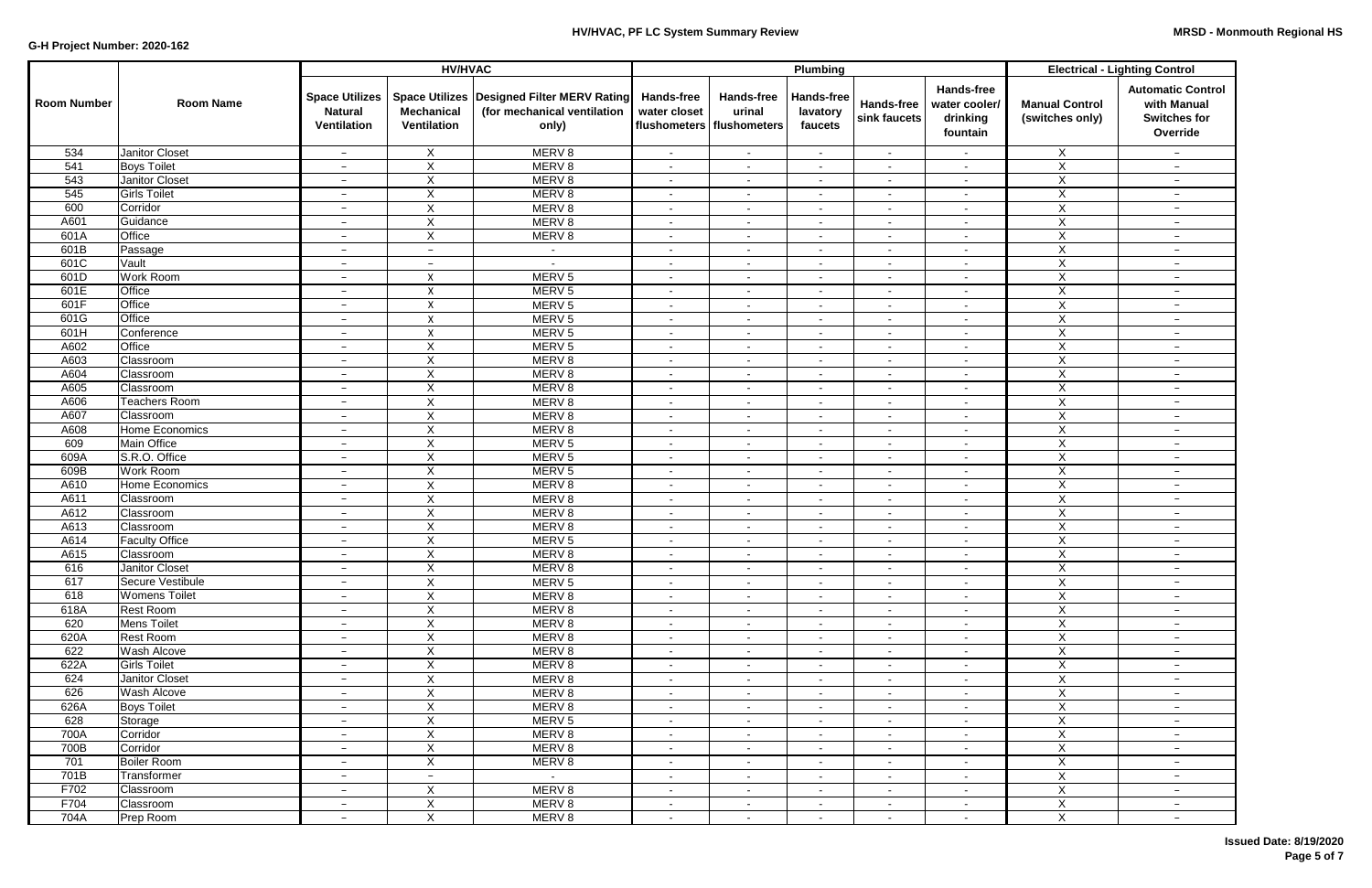|                    |                              |                                                        | <b>HV/HVAC</b>                          |                                                                                      |                                                                  |                             | Plumbing                                 |                            | <b>Electrical - Lighting Control</b>                       |                                          |                                                                            |
|--------------------|------------------------------|--------------------------------------------------------|-----------------------------------------|--------------------------------------------------------------------------------------|------------------------------------------------------------------|-----------------------------|------------------------------------------|----------------------------|------------------------------------------------------------|------------------------------------------|----------------------------------------------------------------------------|
| <b>Room Number</b> | <b>Room Name</b>             | <b>Space Utilizes</b><br><b>Natural</b><br>Ventilation | <b>Mechanical</b><br><b>Ventilation</b> | Space Utilizes   Designed Filter MERV Rating<br>(for mechanical ventilation<br>only) | <b>Hands-free</b><br>water closet<br>flushometers   flushometers | <b>Hands-free</b><br>urinal | <b>Hands-free</b><br>lavatory<br>faucets | Hands-free<br>sink faucets | <b>Hands-free</b><br>water cooler/<br>drinking<br>fountain | <b>Manual Control</b><br>(switches only) | <b>Automatic Control</b><br>with Manual<br><b>Switches for</b><br>Override |
| F705               | Maintenance                  | X                                                      |                                         | $\overline{\phantom{a}}$                                                             | $\sim$                                                           | $\sim$                      | $-$                                      | $\sim$                     |                                                            | X                                        | $\overline{\phantom{a}}$                                                   |
| 705A               | <b>Toilet</b>                | $\overline{\phantom{a}}$                               | X                                       | None                                                                                 | $\sim$                                                           | $\sim$                      | $\blacksquare$                           | $\sim$                     | $\sim$                                                     | $\overline{X}$                           | $\overline{\phantom{a}}$                                                   |
| F706               | <b>Classroom</b>             | $\overline{\phantom{0}}$                               | $\boldsymbol{\mathsf{X}}$               | MERV <sub>8</sub>                                                                    | $\overline{\phantom{a}}$                                         | $\overline{\phantom{a}}$    | $\blacksquare$                           | $\overline{\phantom{a}}$   |                                                            | X                                        | $\overline{\phantom{a}}$                                                   |
| F707               | Office                       | $\overline{\phantom{m}}$                               | X                                       | MERV <sub>5</sub>                                                                    | $\sim$                                                           | $\overline{\phantom{a}}$    | $\blacksquare$                           | $\overline{\phantom{a}}$   | $\sim$                                                     | X                                        | $-$                                                                        |
| F708               | Classroom                    | $\overline{\phantom{0}}$                               | $\times$                                | MERV 8                                                                               | $\overline{\phantom{a}}$                                         | $\sim$                      | $\blacksquare$                           | $\overline{\phantom{a}}$   | $\sim$                                                     | X                                        | $\overline{\phantom{m}}$                                                   |
| 708A               | Prep Room                    | $\qquad \qquad -$                                      | X                                       | MERV <sub>8</sub>                                                                    | $\overline{\phantom{a}}$                                         | $\sim$                      | $\sim$                                   | $\sim$                     | $\sim$                                                     | $\overline{\mathsf{X}}$                  | $-$                                                                        |
| F709               | Classroom                    | $\overline{\phantom{m}}$                               | $\boldsymbol{\mathsf{X}}$               | MERV <sub>8</sub>                                                                    | $\overline{\phantom{a}}$                                         | $\overline{\phantom{a}}$    | $\blacksquare$                           | $\sim$                     | $\sim$                                                     | $\mathsf{X}$                             | $-$                                                                        |
| 709A               | Prep Room                    | $\overline{\phantom{m}}$                               | $\boldsymbol{\mathsf{X}}$               | MERV <sub>8</sub>                                                                    | $\overline{\phantom{a}}$                                         | $\sim$                      | $\sim$                                   | $\sim$                     | $\sim$                                                     | $\mathsf X$                              | $\qquad \qquad -$                                                          |
| F710               | Classroom                    | $\overline{\phantom{m}}$                               | X                                       | MERV <sub>8</sub>                                                                    | $\sim$                                                           | $\sim$                      | $\overline{\phantom{a}}$                 | $\sim$                     | $\blacksquare$                                             | $\mathsf{X}$                             | $-$                                                                        |
| F711               | Classroom                    | $\overline{\phantom{a}}$                               | X                                       | MERV <sub>8</sub>                                                                    | $\sim$                                                           | $\overline{\phantom{a}}$    | $\blacksquare$                           | $\blacksquare$             | $\sim$                                                     | $\mathsf{X}$                             | $-$                                                                        |
| F712               | Audio/Visual Room            | $\overline{\phantom{m}}$                               | $\boldsymbol{\mathsf{X}}$               | MERV <sub>8</sub>                                                                    | $\blacksquare$                                                   | $\overline{\phantom{a}}$    | $\sim$                                   | $\blacksquare$             | $\sim$                                                     | X                                        | $-$                                                                        |
| 712A               | Passage                      | $\qquad \qquad -$                                      | $\boldsymbol{\mathsf{X}}$               | MERV <sub>8</sub>                                                                    | $\blacksquare$                                                   | $\blacksquare$              | $\overline{\phantom{a}}$                 | $\overline{\phantom{a}}$   | $\sim$                                                     | X                                        | $-$                                                                        |
| F713               | Science Classroom            | $\overline{\phantom{0}}$                               | $\mathsf X$                             | MERV 8                                                                               | $\overline{\phantom{a}}$                                         | $\sim$                      | $\overline{\phantom{a}}$                 | $\blacksquare$             | $\blacksquare$                                             | $\pmb{\times}$                           | $\overline{\phantom{a}}$                                                   |
| 713A               | Prep Room                    | $\overline{\phantom{a}}$                               | X                                       | MERV 8                                                                               | $\sim$                                                           | $\sim$                      | $\sim$                                   | $\sim$                     | $\sim$                                                     | $\overline{X}$                           | $\qquad \qquad -$                                                          |
| 713B               | Storage                      | $\overline{\phantom{m}}$                               | X                                       | MERV <sub>8</sub>                                                                    | $\overline{\phantom{a}}$                                         | $\sim$                      | $\blacksquare$                           | $\sim$                     |                                                            | $\pmb{\times}$                           | $\qquad \qquad -$                                                          |
| F714               | Office                       | $\overline{\phantom{m}}$                               | $\boldsymbol{\mathsf{X}}$               | MERV <sub>5</sub>                                                                    | $\sim$                                                           | $\sim$                      | $\sim$                                   | $\sim$                     | $\sim$                                                     | $\overline{X}$                           | $\overline{\phantom{m}}$                                                   |
| F715               | Science Classroom            | $\overline{\phantom{m}}$                               | $\overline{\mathsf{x}}$                 | MERV <sub>8</sub>                                                                    | $\sim$                                                           | $\sim$                      | $\sim$                                   | $\sim$                     | $\blacksquare$                                             | $\overline{X}$                           | $\overline{\phantom{a}}$                                                   |
| F716               | Electronics                  | $\overline{\phantom{a}}$                               | X                                       | MERV <sub>8</sub>                                                                    | $\overline{\phantom{a}}$                                         | $\overline{\phantom{a}}$    | $\overline{\phantom{a}}$                 | $\blacksquare$             | $\overline{\phantom{a}}$                                   | $\overline{X}$                           | $\overline{\phantom{a}}$                                                   |
| 716A               | Storage                      | X                                                      | $\overline{\phantom{a}}$                | $\sim$                                                                               | $\overline{\phantom{a}}$                                         | $\blacksquare$              | $\blacksquare$                           | $\sim$                     | $\overline{\phantom{a}}$                                   | $\overline{X}$                           | $\overline{\phantom{a}}$                                                   |
| F717               | <b>Drafting Room</b>         | $\overline{\phantom{a}}$                               | X                                       | MERV <sub>8</sub>                                                                    | $\blacksquare$                                                   | $\blacksquare$              | $\blacksquare$                           | $\overline{\phantom{a}}$   | $\blacksquare$                                             | X                                        | $\overline{\phantom{a}}$                                                   |
| F718               | <b>Graphic Arts</b>          | $\overline{\phantom{0}}$                               | $\boldsymbol{\mathsf{X}}$               | MERV <sub>8</sub>                                                                    | $\overline{\phantom{a}}$                                         | $\sim$                      | $\blacksquare$                           | $\overline{\phantom{a}}$   | $\blacksquare$                                             | X                                        | $\overline{\phantom{a}}$                                                   |
| 718A               | Storage                      | $\overline{\phantom{a}}$                               | X                                       | MERV <sub>5</sub>                                                                    | $\overline{\phantom{a}}$                                         | $\blacksquare$              | $\blacksquare$                           | $\sim$                     | ۰                                                          | $\overline{X}$                           | $\overline{\phantom{m}}$                                                   |
| F719               | Office                       | $\qquad \qquad -$                                      | X                                       | MERV <sub>5</sub>                                                                    | $\overline{\phantom{a}}$                                         | $\sim$                      | $\blacksquare$                           | $\sim$                     | $\sim$                                                     | $\overline{X}$                           | $-$                                                                        |
| F720               | Receiving                    | X                                                      | $\overline{\phantom{a}}$                | $\sim$                                                                               | $\sim$                                                           | $\overline{\phantom{a}}$    | $\overline{\phantom{a}}$                 | $\sim$                     |                                                            | X                                        | $-$                                                                        |
| F721               | <b>Drafting Room</b>         | $\overline{\phantom{m}}$                               | $\boldsymbol{\mathsf{X}}$               | MERV <sub>8</sub>                                                                    | $\overline{\phantom{a}}$                                         | $\sim$                      | $\blacksquare$                           | $\sim$                     | $\sim$                                                     | $\overline{X}$                           | $-$                                                                        |
| 722<br>F723        | <b>Boys Toilet</b><br>Garage | $\overline{\phantom{m}}$<br>$\sf X$                    | X                                       | None<br>$\sim$                                                                       | $\overline{\phantom{a}}$                                         | $\sim$                      | $\sim$<br>$\blacksquare$                 | $\sim$<br>$\sim$           | $\overline{\phantom{a}}$                                   | X<br>X                                   | $-$                                                                        |
| 724                | <b>Janitor Closet</b>        | $\qquad \qquad -$                                      | $\overline{\phantom{a}}$<br>X           | None                                                                                 | $\sim$<br>$\overline{\phantom{a}}$                               | $\sim$<br>$\blacksquare$    | $\blacksquare$                           | $\overline{\phantom{a}}$   | $\sim$<br>$\overline{\phantom{a}}$                         | X                                        | $-$<br>$-$                                                                 |
| 725                | Dark Room                    | $\overline{\phantom{m}}$                               | X                                       | None                                                                                 | $\sim$                                                           | $\sim$                      | $\blacksquare$                           | $\sim$                     | $\sim$                                                     | X                                        | $-$                                                                        |
| 726                | <b>Girls Toilet</b>          | $\overline{\phantom{a}}$                               | X                                       | None                                                                                 | $\sim$                                                           | $\sim$                      | $\blacksquare$                           | $\blacksquare$             | $\sim$                                                     | X.                                       | $-$                                                                        |
| 728                | Janitor Closet               | $\overline{\phantom{m}}$                               | X                                       | None                                                                                 | $\sim$                                                           | $\overline{\phantom{a}}$    |                                          | $\sim$                     | $\overline{\phantom{a}}$                                   | $\mathsf{X}$                             |                                                                            |
| 800A               | Corridor                     | $\overline{\phantom{a}}$                               | $\overline{X}$                          | MERV 8                                                                               | $\blacksquare$                                                   | $\blacksquare$              | $\sim$                                   | $\sim$                     | $\sim$                                                     | $\overline{X}$                           | $-$                                                                        |
| 800B               | Corridor                     | $\overline{\phantom{m}}$                               | $\boldsymbol{\mathsf{X}}$               | MERV 8                                                                               | $\sim$                                                           | $\sim$                      | $\sim$                                   | $\sim$                     | $\sim$                                                     | $\overline{X}$                           | $\qquad \qquad -$                                                          |
| C800               | <b>Auxiliary Gymnasium</b>   | $\overline{\phantom{m}}$                               | X                                       | MERV 8                                                                               | $\overline{\phantom{a}}$                                         | $\overline{\phantom{a}}$    | $\sim$                                   | $\sim$                     | $\sim$                                                     | $\mathsf{X}$                             | $\qquad \qquad -$                                                          |
| C801               | <b>Weight Room</b>           | $\overline{\phantom{m}}$                               | X                                       | MERV 8                                                                               | $\sim$                                                           | $\sim$                      | $\sim$                                   | $\overline{\phantom{a}}$   | $\sim$                                                     | $\pmb{\times}$                           | $-$                                                                        |
| 801A               | Toilet                       | $\overline{\phantom{m}}$                               | $\pmb{\times}$                          | MERV 8                                                                               | $\sim$                                                           | $\sim$                      | $\sim$                                   | $\overline{\phantom{a}}$   | $\sim$                                                     | $\overline{X}$                           | $\qquad \qquad -$                                                          |
| 801B               | Toilet                       | $\overline{\phantom{0}}$                               | $\boldsymbol{\mathsf{X}}$               | MERV 8                                                                               | $\sim$                                                           | $\sim$                      | $\sim$                                   | $\sim$                     | $\sim$                                                     | $\overline{X}$                           | $\overline{\phantom{a}}$                                                   |
| 801C               | Taping                       | $\overline{\phantom{m}}$                               | $\boldsymbol{\mathsf{X}}$               | MERV <sub>5</sub>                                                                    | $\overline{\phantom{a}}$                                         | $\blacksquare$              | ۰                                        | $\sim$                     | $\sim$                                                     | $\mathsf{X}$                             | $\qquad \qquad -$                                                          |
| 801D               | Office                       | $\overline{\phantom{m}}$                               | $\boldsymbol{\mathsf{X}}$               | MERV 8                                                                               | $\blacksquare$                                                   | $\overline{\phantom{a}}$    | ۰                                        | $\sim$                     | ۰                                                          | $\overline{X}$                           | $-$                                                                        |
| C803               | Team Locker                  | $\overline{\phantom{m}}$                               | $\boldsymbol{\mathsf{X}}$               | MERV 8                                                                               | $\overline{\phantom{a}}$                                         | $\blacksquare$              | $\sim$                                   | $\sim$                     | $\sim$                                                     | $\overline{X}$                           | $-$                                                                        |
| 803A               | <b>Student Locker</b>        | $\overline{\phantom{m}}$                               | $\boldsymbol{\mathsf{X}}$               | MERV 8                                                                               | $\overline{\phantom{a}}$                                         | $\overline{\phantom{a}}$    | $\sim$                                   | $\sim$                     | $\sim$                                                     | $\mathsf X$                              | $-$                                                                        |
| 803B               | Toilet                       | $\overline{\phantom{m}}$                               | X                                       | MERV <sub>8</sub>                                                                    | $\boldsymbol{\mathsf{X}}$                                        | X                           | X                                        | $\sim$                     | $\sim$                                                     | X                                        | $-$                                                                        |
| 803C               | Shower                       | $\overline{\phantom{a}}$                               | X                                       | MERV 8                                                                               | $\sim$                                                           | $\overline{\phantom{a}}$    | $\sim$                                   | $\sim$                     | $\sim$                                                     | X                                        | $-$                                                                        |
| 803D               | P.E. Office                  | $\overline{\phantom{a}}$                               | X                                       | MERV <sub>8</sub>                                                                    | $\overline{\phantom{a}}$                                         | $\overline{\phantom{a}}$    | $\blacksquare$                           | $\sim$                     | ٠.                                                         | $\overline{X}$                           | $-$                                                                        |
| 803E               | <b>Toilet</b>                | $\overline{\phantom{m}}$                               | X                                       | MERV 8                                                                               | $\boldsymbol{\mathsf{X}}$                                        | $\overline{\phantom{a}}$    | X                                        | $\blacksquare$             | $\sim$                                                     | X                                        | $-$                                                                        |
| 803F               | Coach Office                 | $\overline{\phantom{m}}$                               | X                                       | MERV <sub>8</sub>                                                                    |                                                                  | $\blacksquare$              | $\blacksquare$                           | $\sim$                     | $\sim$                                                     | X                                        | $\qquad \qquad -$                                                          |
| 803G               | Toilet                       | $\overline{\phantom{a}}$                               | $\boldsymbol{\mathsf{X}}$               | MERV 8                                                                               | X                                                                | $\blacksquare$              | X                                        | $\sim$                     | $\sim$                                                     | $\overline{X}$                           | $-$                                                                        |
| 803J               | Janitor Closet               | $\overline{\phantom{m}}$                               | X                                       | MERV <sub>8</sub>                                                                    | $\overline{\phantom{a}}$                                         | ۰.                          | н.                                       | $\sim$                     | ٠.                                                         | $\overline{\mathsf{x}}$                  | $-$                                                                        |
| C805               | Gymnasium                    | $\overline{\phantom{a}}$                               | X                                       | MERV 8                                                                               | $\overline{\phantom{a}}$                                         | $\blacksquare$              | $\sim$                                   | $\overline{\phantom{a}}$   | $\blacksquare$                                             | $\mathsf{X}$                             | $\overline{\phantom{m}}$                                                   |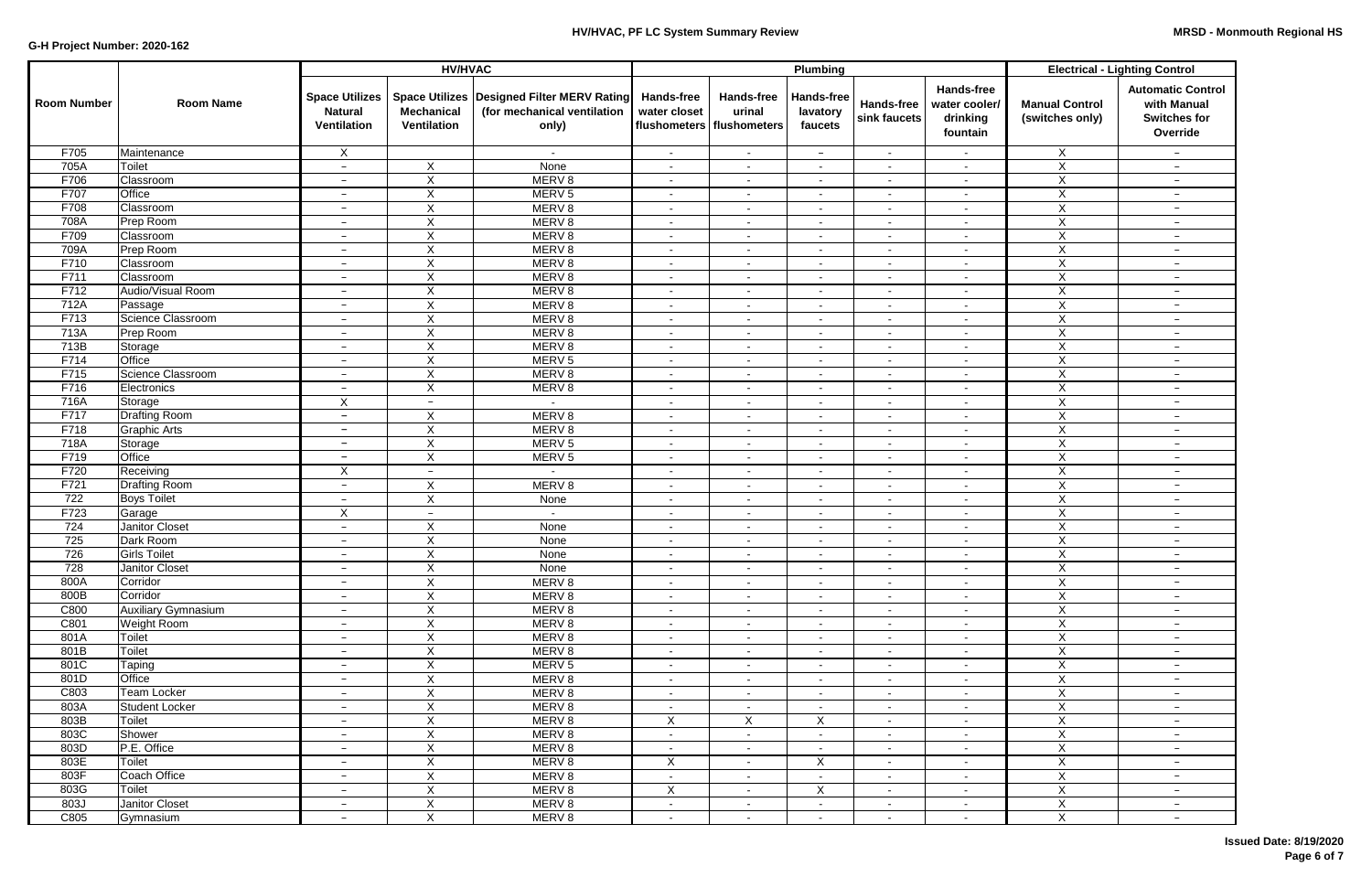|                    |                       |                                                        |                                         |                                                                                      | Plumbing                          |                                                            | <b>Electrical - Lighting Control</b> |                            |                                                            |                                          |                                                                            |
|--------------------|-----------------------|--------------------------------------------------------|-----------------------------------------|--------------------------------------------------------------------------------------|-----------------------------------|------------------------------------------------------------|--------------------------------------|----------------------------|------------------------------------------------------------|------------------------------------------|----------------------------------------------------------------------------|
| <b>Room Number</b> | <b>Room Name</b>      | <b>Space Utilizes</b><br><b>Natural</b><br>Ventilation | <b>Mechanical</b><br><b>Ventilation</b> | Space Utilizes   Designed Filter MERV Rating<br>(for mechanical ventilation<br>only) | <b>Hands-free</b><br>water closet | <b>Hands-free</b><br>urinal<br>flushometers   flushometers | Hands-free<br>lavatory<br>faucets    | Hands-free<br>sink faucets | <b>Hands-free</b><br>water cooler/<br>drinking<br>fountain | <b>Manual Control</b><br>(switches only) | <b>Automatic Control</b><br>with Manual<br><b>Switches for</b><br>Override |
| 805A               | <b>Gym Storage</b>    | $\overline{\phantom{0}}$                               | X                                       | MERV 8                                                                               | $\sim$                            | $\sim$                                                     |                                      | $\sim$                     | $\sim$                                                     | X                                        | $\overline{\phantom{a}}$                                                   |
| 805B               | Gym Storage           | $\overline{\phantom{0}}$                               | $\overline{X}$                          | MERV 8                                                                               |                                   | $\sim$                                                     | $\sim$                               | $\sim$                     | $\overline{\phantom{a}}$                                   | $\overline{X}$                           | $\overline{\phantom{m}}$                                                   |
| C807               | <b>Team Locker</b>    | $\overline{\phantom{0}}$                               | X                                       | MERV <sub>8</sub>                                                                    |                                   | $\sim$                                                     | $\sim$                               | $\sim$                     | $\sim$                                                     | X                                        | $\overline{\phantom{a}}$                                                   |
| 807A               | <b>Student Locker</b> | $\overline{\phantom{0}}$                               | X                                       | MERV <sub>8</sub>                                                                    |                                   | $\sim$                                                     | $\sim$                               | $\sim$                     | $\sim$                                                     | X                                        | $\overline{\phantom{m}}$                                                   |
| 807B               | Toilet                | $\qquad \qquad -$                                      | X                                       | MERV 8                                                                               | X                                 | X                                                          | X                                    | $\sim$                     | $\sim$                                                     | X                                        | $\overline{\phantom{m}}$                                                   |
| 807C               | Shower                | $\qquad \qquad -$                                      | $\sf X$                                 | MERV <sub>8</sub>                                                                    | $\overline{\phantom{a}}$          | $\sim$                                                     | $\sim$                               | $\sim$                     |                                                            | X                                        | $-$                                                                        |
| 807D               | P.E. Office           | $\overline{\phantom{0}}$                               | X                                       | MERV 8                                                                               | $\overline{\phantom{a}}$          |                                                            | $\sim$                               | $\sim$                     |                                                            | $\mathsf X$                              | $ \,$                                                                      |
| 807E               | Toilet                | $\overline{\phantom{m}}$                               | X                                       | MERV 8                                                                               | X                                 | $\sim$                                                     | X                                    | $\sim$                     | $\sim$                                                     | $\mathsf X$                              | $ \,$                                                                      |
| 807F               | <b>Coach Office</b>   | $\overline{\phantom{m}}$                               | X                                       | MERV 8                                                                               | $\overline{\phantom{a}}$          | $\sim$                                                     | $\sim$                               | $\sim$                     | $\sim$                                                     | X                                        | $-$                                                                        |
| 807G               | <b>Toilet</b>         | $\qquad \qquad -$                                      | X                                       | MERV 8                                                                               | X                                 | $\sim$                                                     | X                                    | $\sim$                     |                                                            | X                                        | $-$                                                                        |
| 807H               | Storage               | $\qquad \qquad -$                                      | X                                       | MERV 8                                                                               |                                   |                                                            | $\sim$                               | $\overline{\phantom{a}}$   | $\sim$                                                     | $\mathsf X$                              | $-$                                                                        |
| 807J               | Janitor Closet        | $\qquad \qquad -$                                      | X                                       | MERV <sub>8</sub>                                                                    |                                   | $\sim$                                                     | $\sim$                               | $\sim$                     | $\sim$                                                     | X                                        | $\overline{\phantom{a}}$                                                   |
| 807K               | Storage               | $\overline{\phantom{a}}$                               | Χ                                       | MERV <sub>8</sub>                                                                    | $\overline{\phantom{a}}$          | $\sim$                                                     | $\sim$                               | $\sim$                     | $\sim$                                                     | X                                        | $\overline{\phantom{a}}$                                                   |
| 807L               | Storage               | $\overline{\phantom{0}}$                               | X                                       | MERV 8                                                                               |                                   |                                                            |                                      |                            |                                                            | X                                        | $\overline{\phantom{a}}$                                                   |
| C811               | Gymnasium             | $\overline{\phantom{a}}$                               | $\pmb{\times}$                          | MERV 8                                                                               | $\sim$                            | $\sim$                                                     | $\sim$                               | $\sim$                     |                                                            | $\mathsf X$                              | $-$                                                                        |
| 811B               | <b>Gym Storage</b>    | $\overline{\phantom{m}}$                               | $\pmb{\times}$                          | MERV <sub>8</sub>                                                                    | $\overline{\phantom{a}}$          | $\sim$                                                     | $\sim$                               | $\sim$                     | $\overline{\phantom{0}}$                                   | X                                        | $\overline{\phantom{m}}$                                                   |
| 813                | <b>Mens Toilet</b>    | $\overline{\phantom{a}}$                               | X                                       | MERV <sub>8</sub>                                                                    | $\boldsymbol{\mathsf{X}}$         | X                                                          | X                                    | $\sim$                     | $\sim$                                                     | X                                        | $\overline{\phantom{a}}$                                                   |
| 815                | <b>Womens Toilet</b>  | $\overline{\phantom{m}}$                               | X                                       | MERV <sub>8</sub>                                                                    | $\pmb{\times}$                    | $\sim$                                                     | X                                    | $\sim$                     | $\overline{\phantom{0}}$                                   | X                                        | $\overline{\phantom{m}}$                                                   |
| 817                | Storage               | $\overline{\phantom{0}}$                               | $\overline{X}$                          | MERV 8                                                                               | $\overline{\phantom{a}}$          | $\sim$                                                     | $\sim$                               | $\sim$                     | $\overline{\phantom{0}}$                                   | $\overline{X}$                           | $\overline{\phantom{a}}$                                                   |
| 819                | <b>Student Locker</b> | $\qquad \qquad -$                                      | X                                       | MERV <sub>8</sub>                                                                    |                                   |                                                            | $\sim$                               | $\sim$                     |                                                            | X                                        | $\overline{\phantom{a}}$                                                   |
| 819A               | <b>Toilet</b>         | $\overline{\phantom{m}}$                               | X                                       | MERV <sub>8</sub>                                                                    | X                                 | $\overline{\phantom{a}}$                                   | X                                    | $\sim$                     | $\sim$                                                     | X                                        | $\overline{\phantom{a}}$                                                   |
| 819B               | Shower                | $\overline{\phantom{m}}$                               | X                                       | MERV <sub>8</sub>                                                                    |                                   |                                                            | $\sim$                               | $\sim$                     |                                                            | X                                        | $\overline{\phantom{a}}$                                                   |
| 819C               | Vestibule             | $\overline{\phantom{a}}$                               | X                                       | MERV <sub>8</sub>                                                                    | $\blacksquare$                    |                                                            | $\sim$                               | $\sim$                     |                                                            | $\overline{X}$                           | $ \,$                                                                      |
| 819D               | P.E. Office           | $\overline{\phantom{m}}$                               | X                                       | MERV <sub>8</sub>                                                                    | $\overline{\phantom{a}}$          | $\overline{\phantom{a}}$                                   | $\sim$                               | $\sim$                     |                                                            | X                                        | $-$                                                                        |
| 819E               | <b>Toilet</b>         | $\overline{\phantom{m}}$                               | X                                       | MERV <sub>8</sub>                                                                    | X                                 | $\sim$                                                     | X                                    | $\sim$                     | $\sim$                                                     | X                                        | $ \,$                                                                      |
| 821                | Team Locker           | $\overline{\phantom{a}}$                               | X                                       | MERV <sub>8</sub>                                                                    | $\overline{\phantom{a}}$          | $\sim$                                                     | $\sim$                               | $\sim$                     | $\sim$                                                     | X                                        | $ \,$                                                                      |
| 821A               | Coach Office          | $\overline{\phantom{0}}$                               | X                                       | MERV <sub>8</sub>                                                                    | $\overline{\phantom{a}}$          | $\sim$                                                     | $\sim$                               | $\sim$                     | $\sim$                                                     | X                                        | $\overline{\phantom{m}}$                                                   |
| 821B               | Passage               | $\overline{\phantom{0}}$                               | $\sf X$                                 | MERV <sub>8</sub>                                                                    |                                   |                                                            |                                      | $\sim$                     | $\sim$                                                     | X                                        | $\overline{\phantom{0}}$                                                   |
| 821C               | Storage               | $\overline{\phantom{a}}$                               | X                                       | MERV <sub>8</sub>                                                                    |                                   | $\sim$                                                     | $\sim$                               | $\sim$                     | $\sim$                                                     | X                                        | $\overline{\phantom{a}}$                                                   |
| 821D               | <b>Janitor Closet</b> | $\overline{\phantom{a}}$                               | X                                       | MERV 8                                                                               | $\sim$                            |                                                            |                                      | $\sim$                     |                                                            | X                                        | $\overline{\phantom{a}}$                                                   |
| 821E               | <b>Trainer Room</b>   | $\overline{\phantom{m}}$                               | X                                       | MERV 8                                                                               | $\sim$                            | $\sim$                                                     |                                      | $\sim$                     | $\overline{\phantom{a}}$                                   | X                                        |                                                                            |
| 821F               | <b>Trainer Office</b> | $-$                                                    | $\overline{X}$                          | MERV 8                                                                               | $\sim$                            | $\sim$                                                     | $\sim$                               | $\sim$                     | $\sim$                                                     | $\overline{\mathsf{X}}$                  | $ \,$                                                                      |
| 823                | Ice Machine           | $ \,$                                                  | $\mathsf X$                             | MERV 8                                                                               | $\sim$                            | $\sim$                                                     | $\sim$                               | $\sim$                     | $\sim$                                                     | $\mathsf{X}$                             | $\overline{\phantom{0}}$                                                   |
| 825                | <b>Office</b>         | $\mathsf X$                                            | $ \,$                                   | $\sim$                                                                               | $\sim$                            | $\sim$                                                     | $\sim$                               | $\sim$                     | $\sim$                                                     | X                                        | $\overline{\phantom{0}}$                                                   |
| 827                | Athletic Storage      | $-$                                                    | X                                       | MERV 7                                                                               | $\sim$                            |                                                            | $\sim$                               | $\sim$                     | $\sim$                                                     | X                                        | $\overline{\phantom{0}}$                                                   |
| $\overline{1}$     | Stair                 | $\mathsf X$                                            | $-$                                     | $\sim$                                                                               | $\overline{\phantom{a}}$          | $\sim$                                                     | $\sim$                               | $\sim$                     | $\sim$                                                     | $\overline{X}$                           | $ \,$                                                                      |
| 2                  | Stair                 | $\mathsf X$                                            | $\qquad \qquad -$                       | $\sim$                                                                               |                                   | $\sim$                                                     | $\sim$                               | $\sim$                     | $\sim$                                                     | $\mathsf X$                              | $\qquad \qquad -$                                                          |
| $\mathbf{3}$       | Stair                 | $\mathsf{X}$                                           | $-$                                     | $\sim$                                                                               | $\sim$                            | $\sim$                                                     | $\sim$                               | $\sim$                     | $\sim$                                                     | X                                        | $\overline{\phantom{0}}$                                                   |
| $\overline{4}$     | Stair                 | $\mathsf X$                                            | $-$                                     | $\sim$                                                                               | $\sim$                            | $\sim$                                                     | $\sim$                               | $\sim$                     | $\sim$                                                     | $\mathsf{X}$                             | $ \,$                                                                      |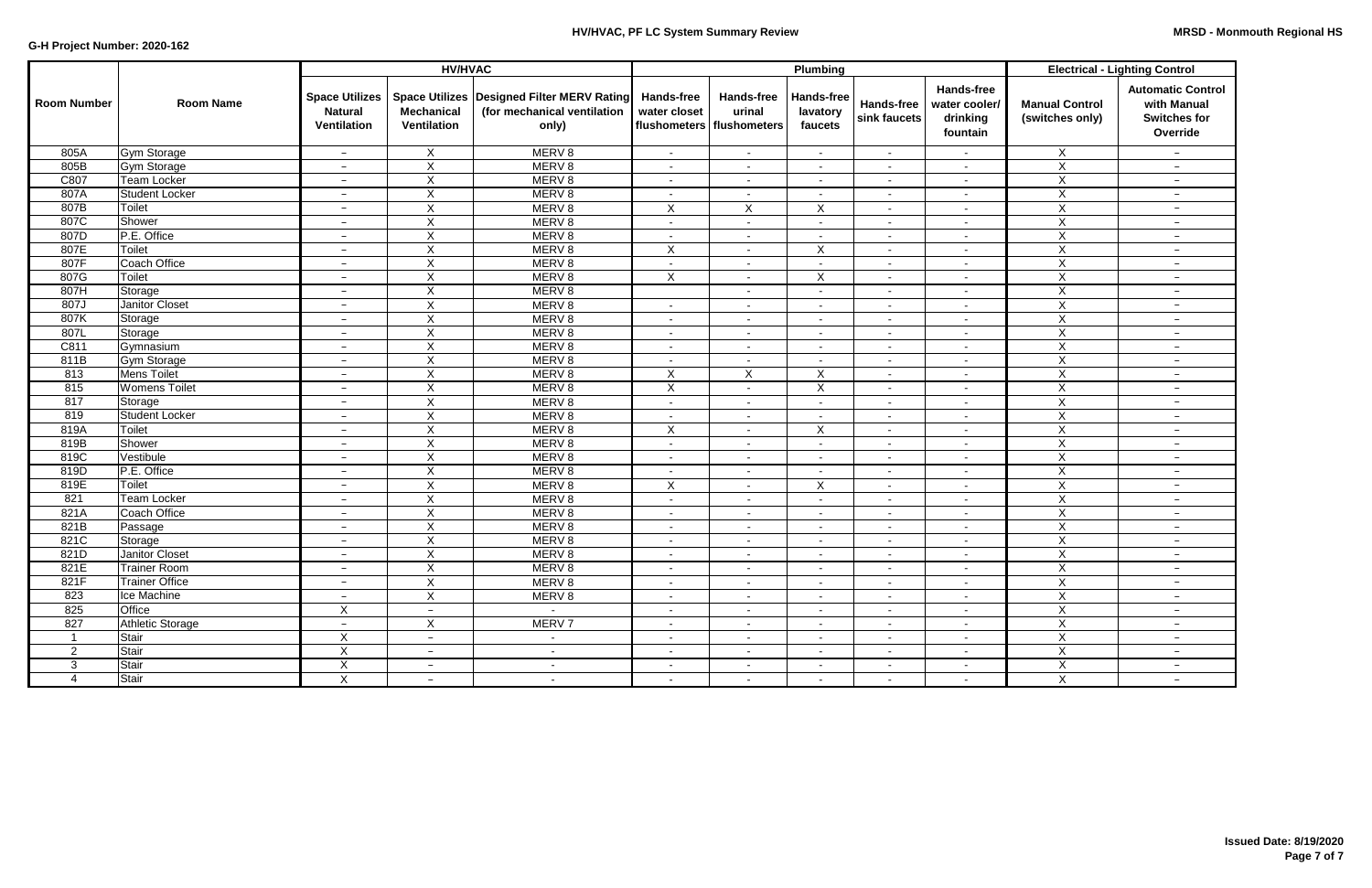

# <span id="page-13-0"></span>**APPENDIX B - BUILDING FLOOR PLANS**

• Monmouth Regional High School Floor Plan





Gillan & Hartmann, Inc. August 19, 2020 Consulting Engineers Appendix B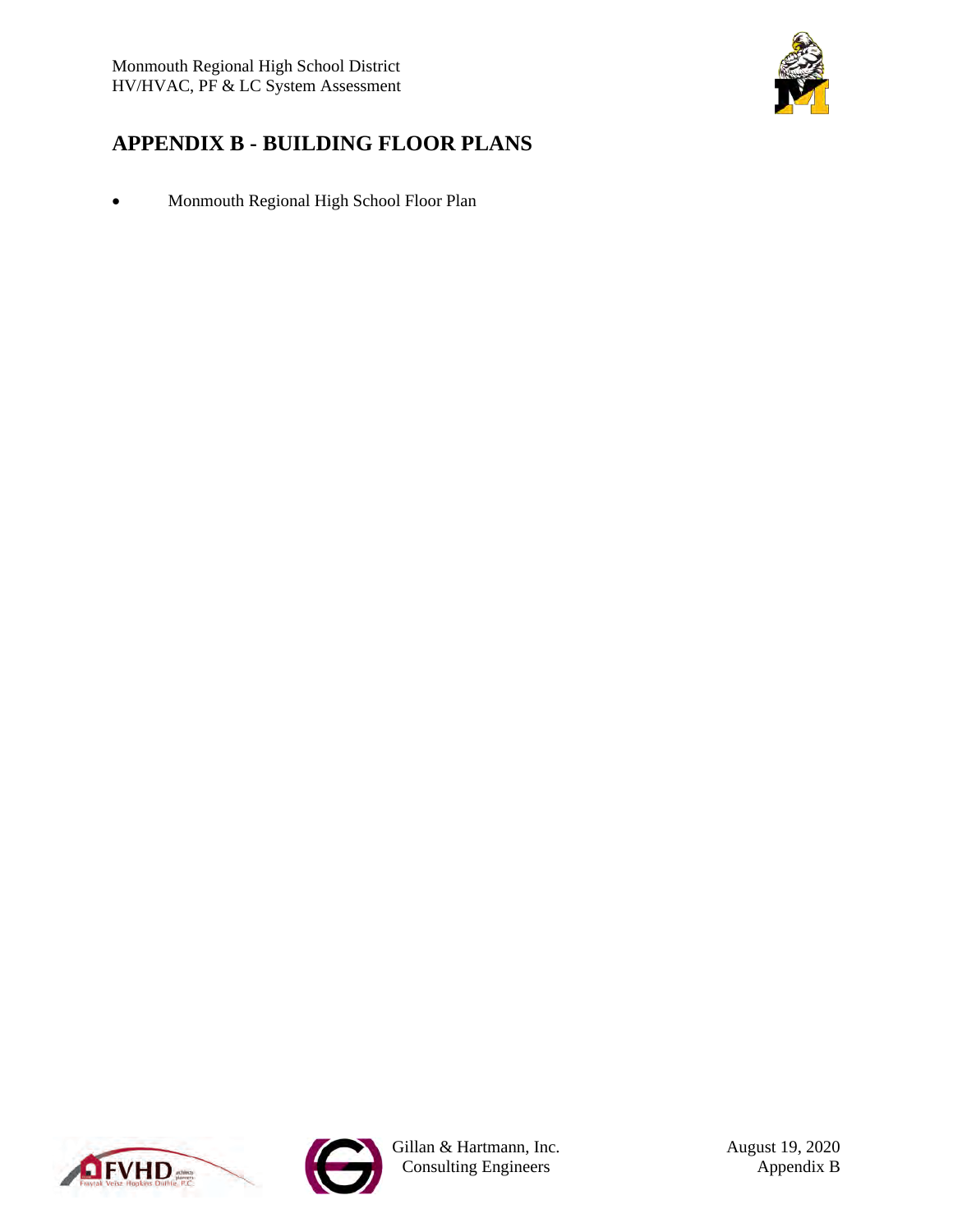

 $\frac{1}{201}$ 

 $\blacksquare$ 

 $\mathbb{E}$ 

囗



PERFORMING ARTS CENTER - UPPER LEVEL PLAN





MONMOUTH REGIONAL HIGH SCHOOL - MAIN LEVEL PLAN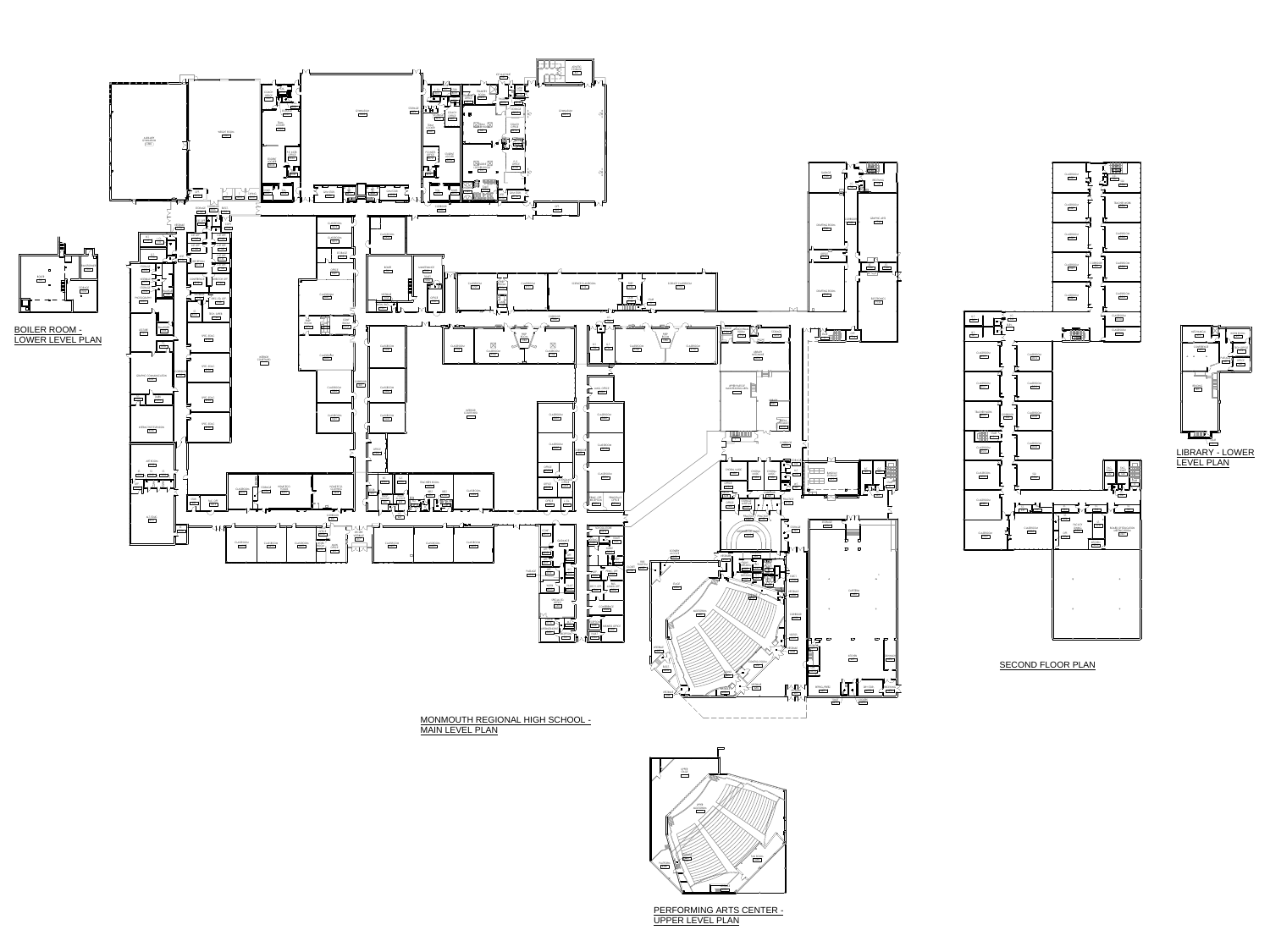

# <span id="page-15-0"></span>**APPENDIX C - HV/HVAC SYSTEM OPERATIONS MAINTENANCE AND SERVICE (OM&S) CHECKLIST (SOURCE: ASHRAE GUIDELINES)**





Gillan & Hartmann, Inc. August 19, 2020 Consulting Engineers Appendix C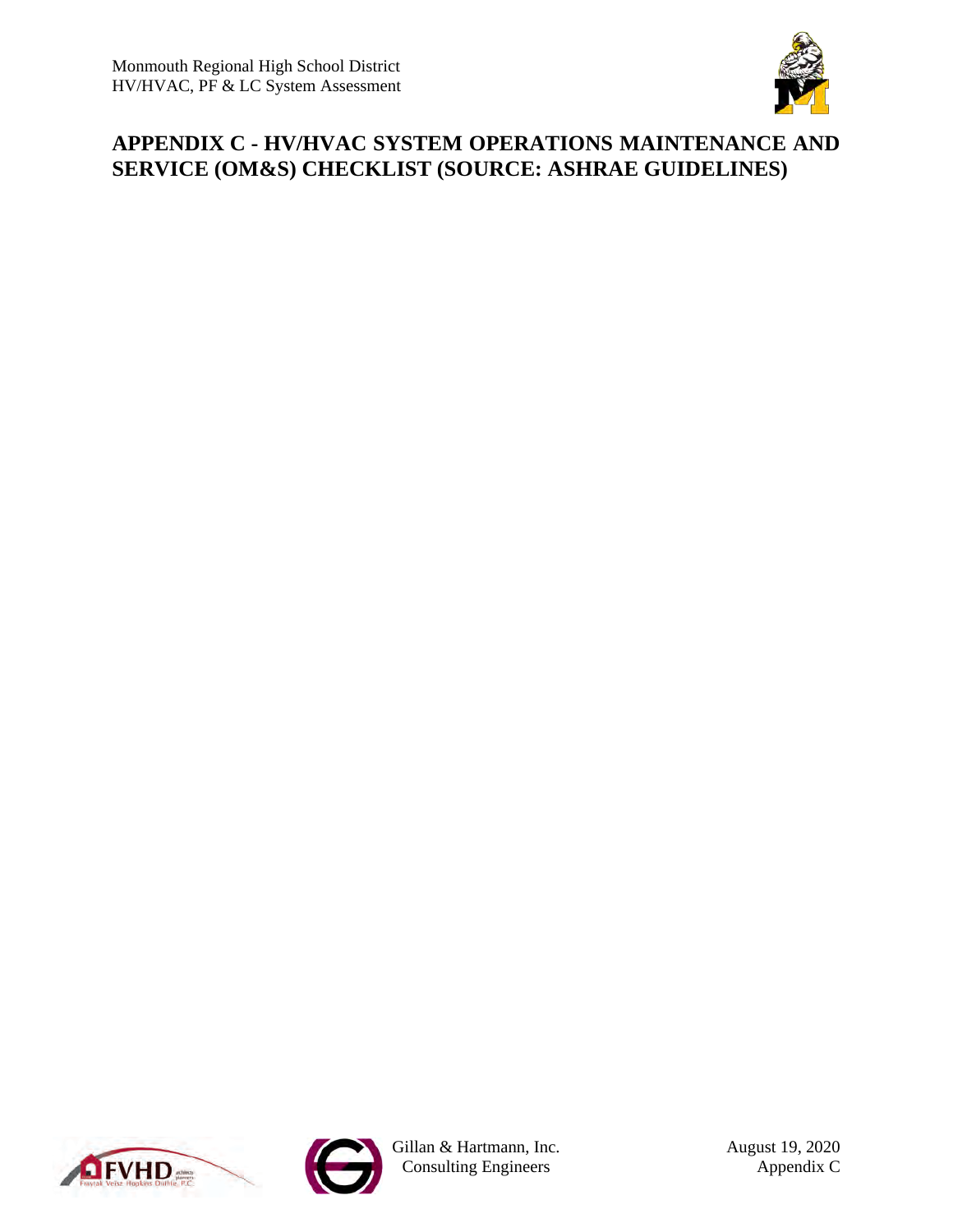# **Operating Maintenance & Service Startup Checklist for HVAC Systems (As Applicable to the Facilities):**

- **Filtration in all mechanical equipment:**
	- Verify filters are installed correctly.



- $\Box$  Select filtration levels (MERV ratings) that are maximized for equipment capabilities, assure the pressure drop is less than the fans capability.
- **Demand-Controlled Ventilation (DCV) systems using Carbon Dioxide (CO2) sensors are installed, operate systemsto maintain maximum CO2 concentrations of 800-1,000 Parts Per Million (ppm) in occupied spaces:**
- **Perform initial air flush of all spaces prior to occupants re-entering building:**
	- Mechanical systems should operate in occupied mode for minimum period of one week prior to students returning (may be completed at same time as teachers start returning to building) while assuring the outside air dampers are open.

# **Cleaning and Air Flush: Daily**

- Daily flush prior to occupancy: Mechanical Systems should be operated in occupied mode (including normal or peak outside air rate introduced to each space) for minimum period of 2 hours prior to occupants re-entering building.
- **Cleaning:** 
	- All areas that have been occupied after previous cleaning efforts should be re-cleaned.
	- All restrooms should be thoroughly cleaned.
	-
- All food preparation areas should be thoroughly cleaned.
	- Any spaces not previously cleaned should have all accessible surfaces properly cleaned.

- Check the refrigerant system for evidence of leaks.
	-
- $\Box$  Check and clean fan blades and fan housing.
- □ Check coil fins and check for damage.
- $\Box$  Check for proper evaporator fluid flow and for fluid leaks.

- $\Box$  Check the refrigerant system for evidence of leaks.
- $\Box$  Check for proper evaporator and condenser fluid flow and for fluid leaks.
- Check compressor oil level and/or pressure on refrigerant systems having oil level and/or pressure measurement means.

# **Boilers: Monthly**

- For systems with Steam Boilers, develop a schedule that provides minimum supervision on-site.
- $\Box$  Perform chemical testing of system water. Verify water treatment target levels are being maintained.
- $\Box$  For systems using fuel oil:
	- Check fuel pump for proper operation.
	- Inspect fuel filter; clean and verify proper operation.
- $\Box$  For systems using natural gas:
	- Check gas pressure, gas valve operation, and combustion fan operation.
	- $\Box$  Check for evidence of leakage of fuel supply, heat transfer fluid, and flue gas.
- Verify proper operation of safety devices per manufacturer's recommendations.

## **Chilled Water, Hot Water and Condenser Water Systems: Monthly**

- □ Perform chemical testing of system water. Verify water treatment target levels are being maintained.
- $\Box$  Check the control system and devices for evidence of improper operation.
- □ Verify control valves operate properly.
- $\Box$  Check variable-frequency drives for proper operation.

# **Air Cooled Chillers: Monthly**

### **Water Cooled Chillers: Monthly**